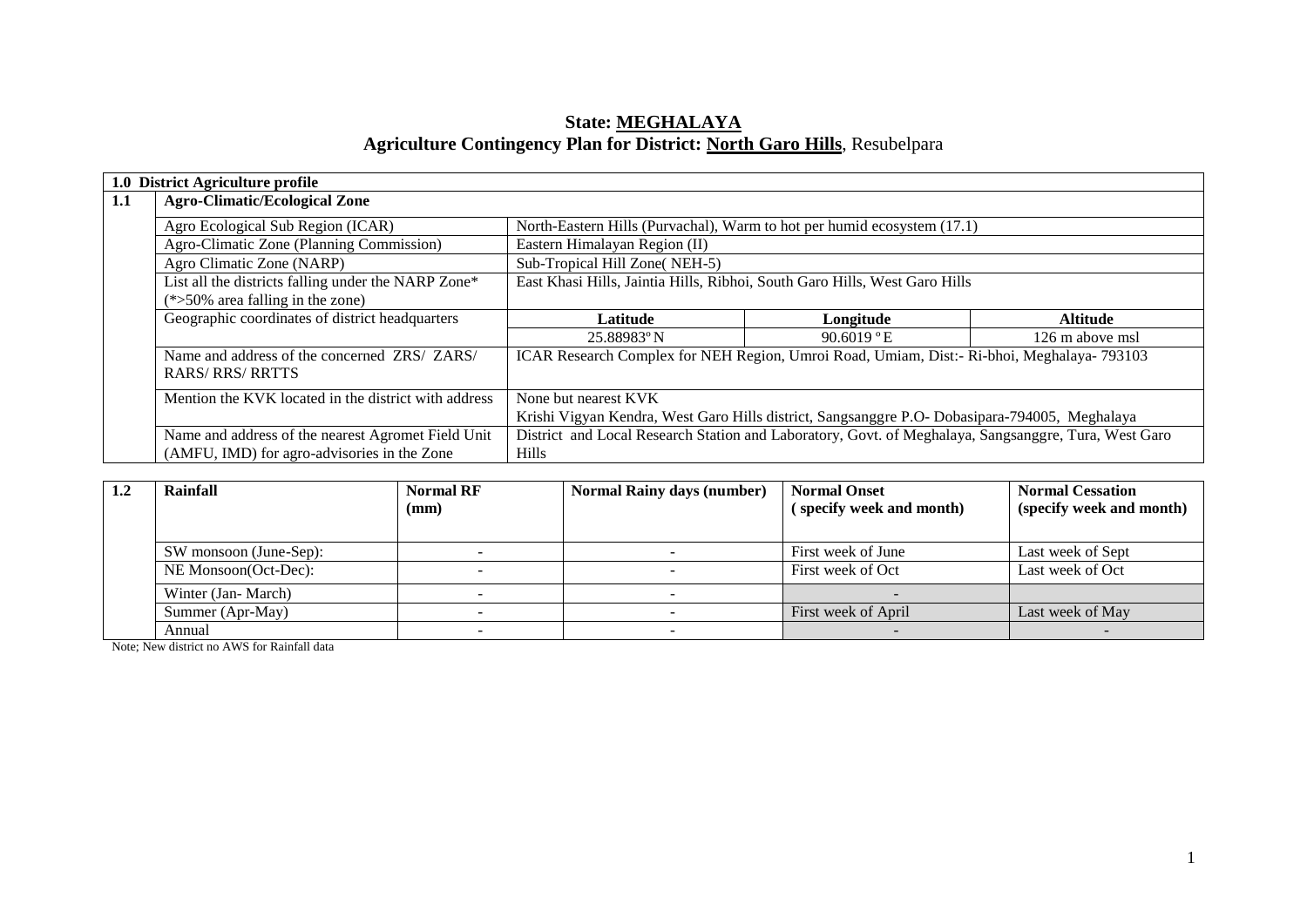| 1.3 | <b>Land use</b>              | Geographical             | Cultivable | Forest | Land under               | Permanent | Cultivable               | Land   | Barren and   | Current | Other   |
|-----|------------------------------|--------------------------|------------|--------|--------------------------|-----------|--------------------------|--------|--------------|---------|---------|
|     | pattern of the               | area                     | area       | area   | non-                     | Pastures  | wasteland                | under  | uncultivable | fallows | fallows |
|     | district (latest statistics) |                          |            |        | agricultural use         |           |                          | Misc.  | land         |         |         |
|     |                              |                          |            |        |                          |           |                          | tree   |              |         |         |
|     |                              |                          |            |        |                          |           |                          | crops  |              |         |         |
|     |                              |                          |            |        |                          |           |                          | and    |              |         |         |
|     |                              |                          |            |        |                          |           |                          | groves |              |         |         |
|     | Area                         | $\overline{\phantom{a}}$ |            |        | $\overline{\phantom{a}}$ |           | $\overline{\phantom{a}}$ | ۰      |              |         |         |
|     | $(900)$ ha)                  |                          |            |        |                          |           |                          |        |              |         |         |

Note; New district ,information not available

| Major Soils (common names like red sandy loam deep soils  <br>$(\text{etc.})^*$ | Area $(900 \text{ ha})$ ** | Percent $(\% )$ of total geographical area |
|---------------------------------------------------------------------------------|----------------------------|--------------------------------------------|
| 1. Red and lateritic sandy loam soils                                           | Not available              |                                            |
|                                                                                 |                            |                                            |
| Others (specify):                                                               |                            |                                            |

| 1.5 | <b>Agricultural land use</b> | Area ('000 ha) | Cropping intensity % |
|-----|------------------------------|----------------|----------------------|
|     | Net sown area                |                |                      |
|     | Area sown more than once     |                |                      |
|     | Gross cropped area           |                |                      |

| 1.6 | Irrigation                     | Area ('000 ha) |                |                                    |  |  |  |  |  |
|-----|--------------------------------|----------------|----------------|------------------------------------|--|--|--|--|--|
|     | Net irrigated area             |                |                |                                    |  |  |  |  |  |
|     | Gross irrigated area           |                |                |                                    |  |  |  |  |  |
|     | Rainfed area                   |                |                |                                    |  |  |  |  |  |
|     | Sources of Irrigation          | Number         | Area ('000 ha) | Percentage of total irrigated area |  |  |  |  |  |
|     | Canals                         |                |                |                                    |  |  |  |  |  |
|     | Tanks                          |                |                |                                    |  |  |  |  |  |
|     | Open wells                     |                |                |                                    |  |  |  |  |  |
|     | Bore wells                     |                |                |                                    |  |  |  |  |  |
|     | Lift irrigation schemes        |                |                |                                    |  |  |  |  |  |
|     | Micro-irrigation               |                |                |                                    |  |  |  |  |  |
|     | Other sources (please specify) |                |                |                                    |  |  |  |  |  |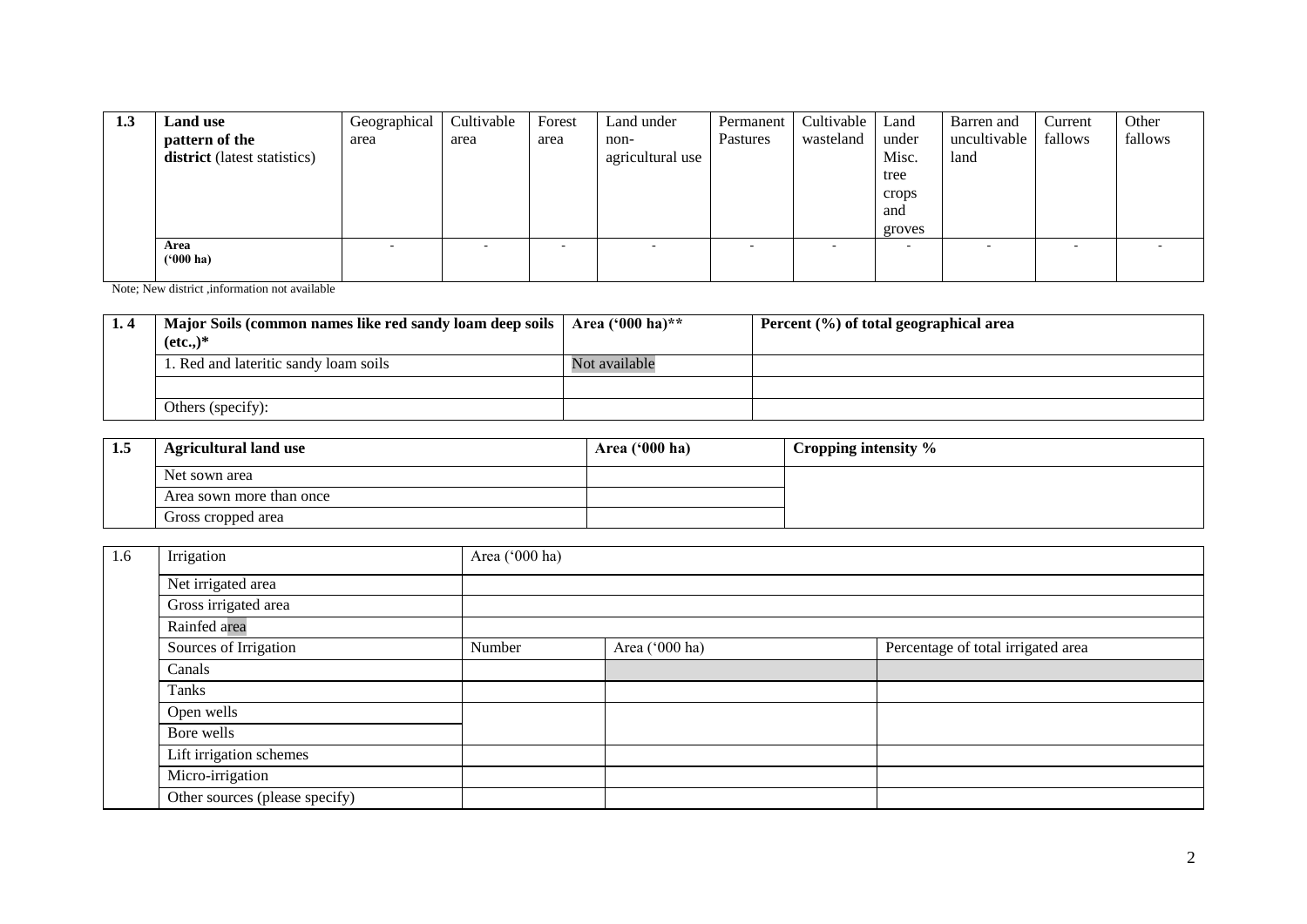| <b>Total Irrigated Area</b>                                                                           |                           |             |                                                                                                |
|-------------------------------------------------------------------------------------------------------|---------------------------|-------------|------------------------------------------------------------------------------------------------|
| Pump sets                                                                                             |                           |             |                                                                                                |
| No. of Tractors                                                                                       |                           |             |                                                                                                |
| Groundwater availability and use* (Data<br>source: State/Central Ground water<br>Department /Board)   | No. of blocks/<br>Tehsils | $(\%)$ area | Quality of water (specify the problem such as<br>high levels of arsenic, fluoride, saline etc) |
| Over exploited                                                                                        |                           |             |                                                                                                |
| Critical                                                                                              |                           |             |                                                                                                |
| Semi-critical                                                                                         |                           |             |                                                                                                |
| Safe                                                                                                  |                           |             |                                                                                                |
| Wastewater availability and use                                                                       |                           |             |                                                                                                |
| Ground water quality                                                                                  |                           |             |                                                                                                |
| *over-exploited: groundwater utilization > 100%; critical: 90-100%; semi-critical: 70-90%; safe: <70% |                           |             |                                                                                                |

| 1.6a                     | <b>Fertiliser and pesticides use</b> | Total ('000 tonnes)<br>$\sim$ | Kg/ha                                 |
|--------------------------|--------------------------------------|-------------------------------|---------------------------------------|
| . .                      | Fertiliser                           |                               |                                       |
|                          |                                      |                               |                                       |
| $\overline{\phantom{a}}$ | Pesticides                           | Total $(\ldots)$              | Quantity/ha for which crop $(\ldots)$ |

### **1.7 Area under major field crops & horticulture**

| <b>Major field crops</b><br>1.7<br>Area ('000 ha) |                     |                          |                |              |                  |                |              |               |                    |
|---------------------------------------------------|---------------------|--------------------------|----------------|--------------|------------------|----------------|--------------|---------------|--------------------|
|                                                   | cultivated          | <b>Kharif</b>            |                |              | Rabi             |                |              |               |                    |
|                                                   |                     | <b>Irrigated</b>         | <b>Rainfed</b> | <b>Total</b> | <b>Irrigated</b> | <b>Rainfed</b> | <b>Total</b> | <b>Summer</b> | <b>Grand</b> total |
|                                                   | Rice                | $\overline{\phantom{a}}$ |                |              |                  |                |              |               |                    |
|                                                   | Jhum rice           | $\overline{\phantom{a}}$ |                |              |                  |                |              |               |                    |
|                                                   | Maize               | $\overline{\phantom{a}}$ |                |              |                  |                |              |               |                    |
|                                                   | Wheat               | $\overline{\phantom{a}}$ |                |              |                  |                |              |               |                    |
|                                                   | Potato              | $\overline{\phantom{a}}$ |                |              |                  |                |              |               |                    |
|                                                   | Rape seed & mustard | $\overline{\phantom{a}}$ |                |              |                  |                |              |               |                    |
|                                                   | Gram pulses         | $\sim$                   |                |              |                  |                |              |               |                    |
|                                                   | Mesta               | $\sim$                   |                |              |                  |                |              |               |                    |
|                                                   | Jute                | $\overline{\phantom{a}}$ |                |              |                  |                |              |               |                    |
|                                                   | Cotton              | $\overline{\phantom{a}}$ |                |              |                  |                |              |               |                    |
|                                                   | Arhar               | $\sim$                   |                |              |                  |                |              |               |                    |
|                                                   | Cow pea             | $\overline{\phantom{a}}$ |                |              |                  |                |              |               |                    |
|                                                   | Lentil              | $\overline{\phantom{a}}$ |                |              |                  |                |              |               |                    |
|                                                   | Sesamum             | $\overline{\phantom{a}}$ |                |              |                  |                |              |               |                    |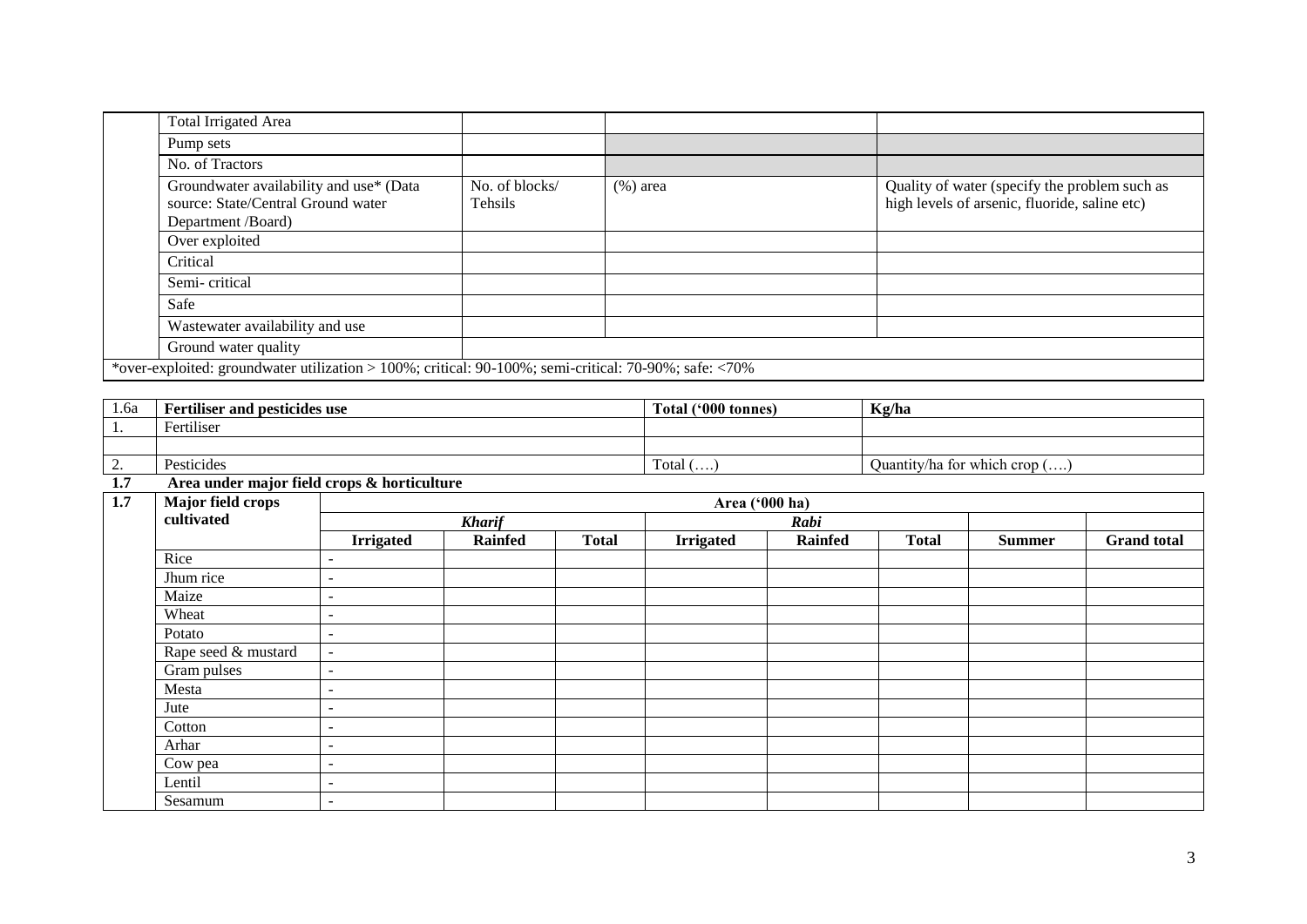| Horticulture crops - Fruits         | Total('000 ha)  |
|-------------------------------------|-----------------|
| Pineapple                           |                 |
| Citrus                              |                 |
| Banana                              |                 |
| Papaya                              |                 |
| Sweet potato                        |                 |
| Tapioca                             |                 |
| Horticulture crops - Vegetables     | Total ('000 ha) |
| Pumpkin                             |                 |
| Tomato                              |                 |
| Cabbage                             |                 |
| Cauliflower                         |                 |
| <b>Brinjal</b>                      |                 |
| Beans                               |                 |
| Carrot                              |                 |
| Cucumber                            |                 |
| Radish                              |                 |
| Onion                               |                 |
| Bitter gourd                        |                 |
| Ridge gourd                         |                 |
| Chilli                              |                 |
| Okra                                |                 |
| Bottle gourd                        |                 |
| Knolkhol                            |                 |
| Turnip                              |                 |
| <b>Medicinal and Aromatic crops</b> | Total ('000 ha) |
| Turmeric                            |                 |
| Ginger                              |                 |
| Others                              |                 |
| <b>Plantation crops</b>             | <b>Total</b>    |
| Arecanut                            |                 |
| Cashewnut                           |                 |
| Tea                                 |                 |
| Eg., industrial pulpwood crops etc. |                 |
| Fodder crops                        | Total ('000 ha) |
| Others                              | $\blacksquare$  |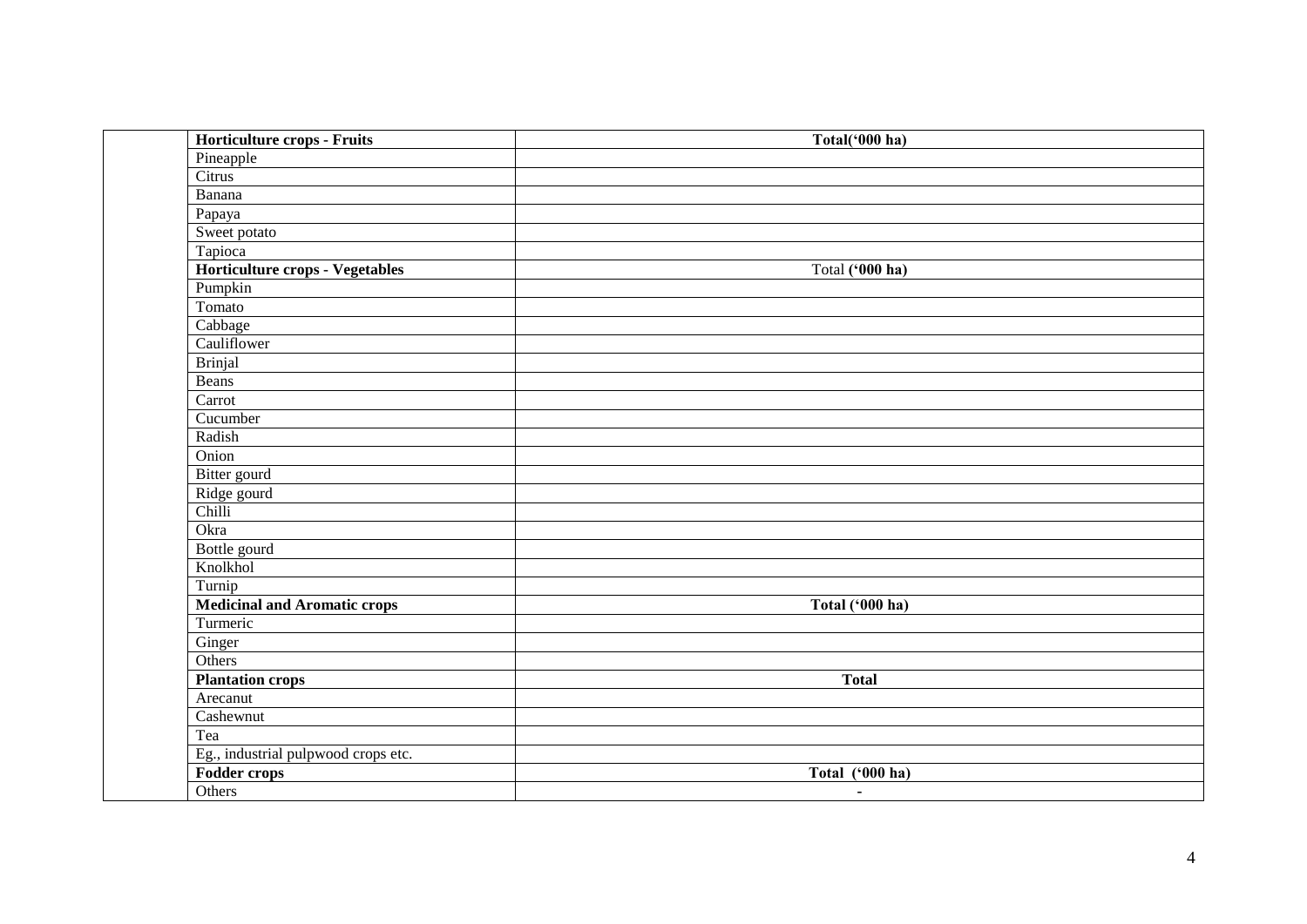| Total fodder crop area                                 | $\cdots$<br>available |
|--------------------------------------------------------|-----------------------|
| <b>Grazing land</b>                                    | 0.86                  |
| Sericulture etc                                        | ^^<br>1.40            |
| . .<br><b>Others</b><br>tengeity<br>uu<br>. <i>. .</i> |                       |

| 1.8  | Livestock                                               |                        | <b>Male ('000)</b> | Female ('000) | <b>Total</b><br>(900)    |                           |                              |
|------|---------------------------------------------------------|------------------------|--------------------|---------------|--------------------------|---------------------------|------------------------------|
|      | Non descriptive cattle(local low yielding)              |                        |                    |               |                          |                           |                              |
|      | Crossbred cattle                                        |                        |                    |               |                          |                           |                              |
|      | Non descriptive Buffaloes (local low yielding)          |                        |                    |               |                          |                           |                              |
|      | <b>Graded Buffaloes</b>                                 |                        |                    |               |                          |                           |                              |
|      | Goat                                                    |                        |                    |               |                          |                           |                              |
|      | Sheep                                                   |                        |                    |               |                          |                           |                              |
|      | Pig(crossbred)                                          |                        |                    |               |                          |                           |                              |
|      | Pig(indigenous)                                         |                        |                    |               |                          |                           |                              |
|      | Commercial dairy farms (Number)                         |                        |                    |               |                          |                           |                              |
| 1.9  | <b>Poultry</b>                                          |                        |                    |               | No. of farms             | Total No. of birds ('000) |                              |
|      | Commercial                                              |                        |                    |               |                          |                           |                              |
|      | Backyard                                                |                        |                    |               |                          |                           |                              |
|      | Fowl (Desi)                                             |                        |                    |               | $\overline{\phantom{a}}$ |                           |                              |
|      | Fowl (improved)                                         |                        |                    |               | $\overline{\phantom{a}}$ |                           |                              |
|      | Ducks (Desi)                                            |                        |                    |               | $\overline{\phantom{0}}$ |                           |                              |
| 1.10 | Fisheries (Data source: Chief Planning Officer)         |                        |                    |               |                          |                           |                              |
|      | A. Capture                                              |                        |                    |               |                          |                           |                              |
|      | i) Marine (Data Source: Fisheries Department, 2009-10)  | No. of fishermen       |                    | <b>Boats</b>  |                          | <b>Nets</b>               | <b>Storage</b><br>facilities |
|      |                                                         |                        | Mechanized         | Non-          | Mechanized               | Non-mechanized            | (Ice plants                  |
|      |                                                         |                        |                    | mechanized    | (Trawl nets, Gill        | (Shore Seines, Stake      | etc.)                        |
|      |                                                         |                        |                    |               | nets)                    | & trap nets)              |                              |
|      |                                                         |                        |                    |               |                          |                           |                              |
|      | ii) Inland (Data Source: Fisheries Department, 2009-10) | No. Farmer owned ponds |                    |               | <b>No. of Reservoirs</b> | No. of village tanks      |                              |
|      |                                                         |                        |                    |               |                          |                           |                              |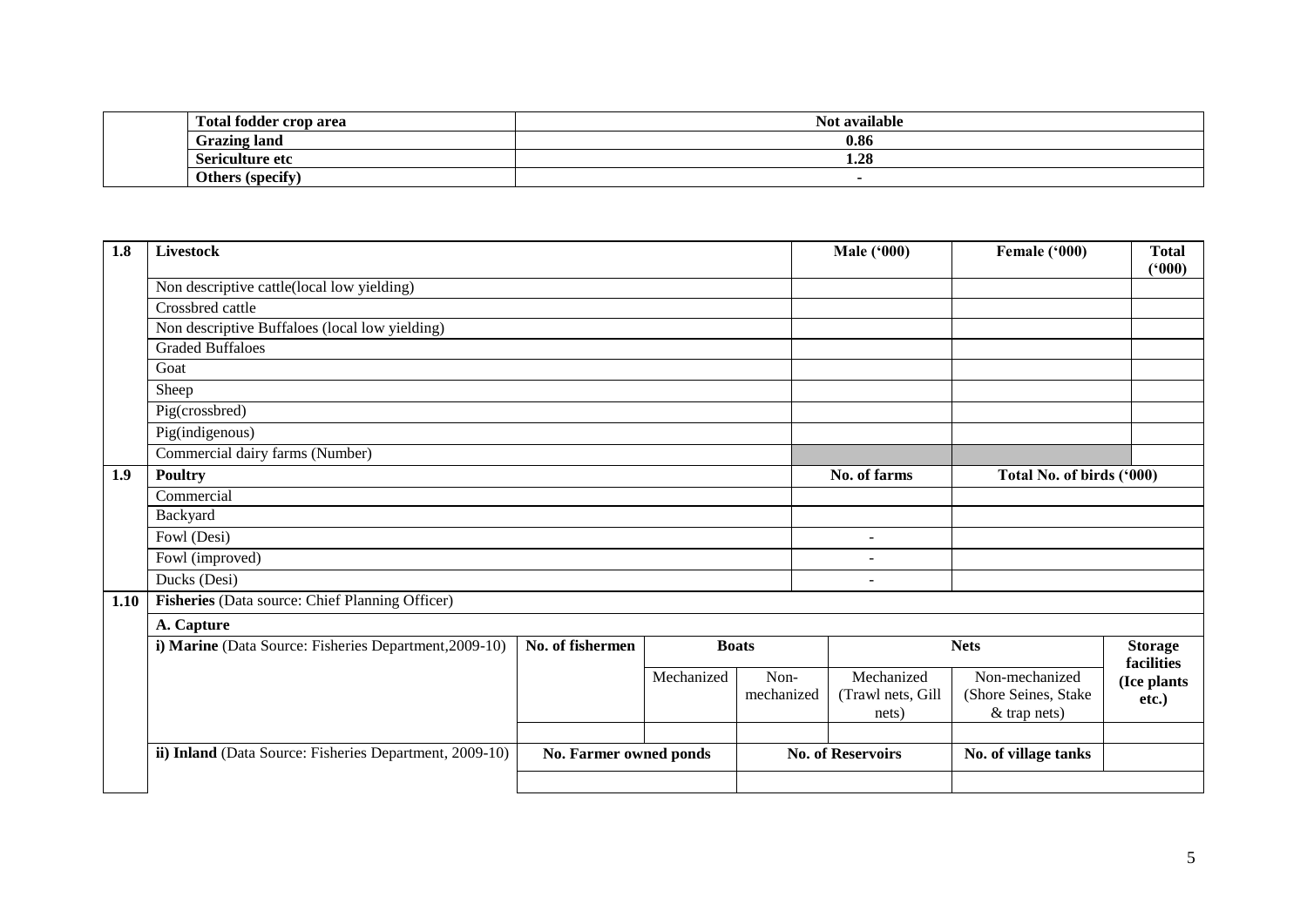| <b>B.</b> Culture                                                 |                        |              |                                           |
|-------------------------------------------------------------------|------------------------|--------------|-------------------------------------------|
|                                                                   | Water Spread Area (ha) | Yield (t/ha) | <b>Production</b><br>$(900 \text{ tons})$ |
| i) Brackish water (Data Source: MPEDA/Fisheries Department)       |                        |              |                                           |
| ii) Fresh water (Data Source: Fisheries Department)               |                        |              |                                           |
| <b>Others (Inland), Data Source: Superintendent of Fisheries,</b> |                        |              |                                           |

#### **1.11 Production and Productivity of major crops** (Average of last 5 years: 2004, 05, 06, 07, 08;)

| 1.11 | Name of<br>crop       | <b>Kharif</b>                                                             |                                | Rabi                          |                          | <b>Summer</b>                 |                          | <b>Total</b>             |                          | Crop residue as<br>fodder ('000<br>tons) |
|------|-----------------------|---------------------------------------------------------------------------|--------------------------------|-------------------------------|--------------------------|-------------------------------|--------------------------|--------------------------|--------------------------|------------------------------------------|
|      |                       | <b>Production</b><br>(1000 t)                                             | <b>Productivity</b><br>(kg/ha) | <b>Production</b><br>(1000 t) | Productivity<br>(kg/ha)  | <b>Production</b><br>(1000 t) | Productivity<br>(kg/ha)  | Production<br>('000 t)   | Productivity<br>(kg/ha)  |                                          |
|      |                       | Major Field crops (Crops to be identified based on total acreage)         |                                |                               |                          |                               |                          |                          |                          |                                          |
|      | Paddy                 | $\sim$                                                                    | $\sim$                         | $\sim$                        | $\overline{\phantom{a}}$ | $\blacksquare$                | $\blacksquare$           | $\sim$                   | $\sim$                   | $\overline{\phantom{a}}$                 |
|      | Maize                 | $\overline{\phantom{a}}$                                                  |                                | $\overline{\phantom{a}}$      | $\overline{\phantom{a}}$ | $\overline{a}$                | $\overline{\phantom{a}}$ | $\overline{\phantom{a}}$ | $\overline{\phantom{a}}$ |                                          |
|      | Rapeseed<br>& Mustard | $\sim$                                                                    | $\overline{\phantom{a}}$       | $\sim$                        |                          | $\overline{\phantom{a}}$      | $\blacksquare$           |                          | $\overline{\phantom{a}}$ | $\overline{\phantom{a}}$                 |
|      | Jute*                 | $\sim$                                                                    | $\overline{\phantom{a}}$       | $\overline{\phantom{a}}$      | $\overline{\phantom{a}}$ | $\overline{\phantom{a}}$      | $\blacksquare$           | $\sim$                   | $\overline{\phantom{a}}$ | $\overline{\phantom{a}}$                 |
|      | Cotton*               | $\sim$                                                                    | $\overline{\phantom{a}}$       | $\sim$                        | $\overline{\phantom{a}}$ | $\overline{\phantom{a}}$      | $\blacksquare$           | $\overline{\phantom{a}}$ | $\overline{\phantom{a}}$ | $\overline{\phantom{a}}$                 |
|      | Sesame                | $\overline{\phantom{a}}$                                                  |                                | $\sim$                        | $\overline{\phantom{a}}$ | $\overline{\phantom{a}}$      | $\blacksquare$           | $\overline{\phantom{a}}$ | $\sim$                   | $\overline{\phantom{a}}$                 |
|      |                       | Major Horticultural crops (Crops to be identified based on total acreage) |                                |                               |                          |                               |                          |                          |                          |                                          |
|      | Arecanut              | $\overline{a}$                                                            |                                | $\sim$                        |                          | $\blacksquare$                | $\overline{\phantom{a}}$ | $\sim$                   | $\sim$                   | $\overline{\phantom{a}}$                 |
|      | Cashewnut             | $\blacksquare$                                                            | $\overline{\phantom{a}}$       | $\overline{\phantom{a}}$      | $\overline{\phantom{a}}$ | $\overline{\phantom{a}}$      | $\blacksquare$           | $\sim$                   | $\overline{\phantom{a}}$ | $\overline{\phantom{a}}$                 |
|      | Banana                | $\sim$                                                                    | $\sim$                         | $\overline{\phantom{a}}$      |                          | $\blacksquare$                | $\overline{a}$           |                          | $\sim$                   | $\overline{\phantom{a}}$                 |
|      | Pineapple             | $\blacksquare$                                                            | $\overline{\phantom{a}}$       | $\overline{\phantom{a}}$      | $\overline{\phantom{a}}$ | $\overline{\phantom{a}}$      | $\blacksquare$           | $\sim$                   | $\overline{\phantom{a}}$ | $\overline{\phantom{a}}$                 |
|      | Ginger                | $\overline{\phantom{a}}$                                                  | $\overline{\phantom{a}}$       | $\overline{\phantom{a}}$      | $\overline{\phantom{a}}$ | $\overline{\phantom{a}}$      | $\overline{\phantom{a}}$ | $\sim$                   | $\sim$                   | $\overline{\phantom{0}}$                 |
|      | Potato                | $\sim$                                                                    | $\overline{\phantom{a}}$       | $\sim$                        | $\overline{\phantom{a}}$ | $\overline{\phantom{a}}$      | $\overline{\phantom{a}}$ | $\overline{a}$           | $\overline{\phantom{a}}$ | $\overline{\phantom{a}}$                 |

\* Fibre crops in bales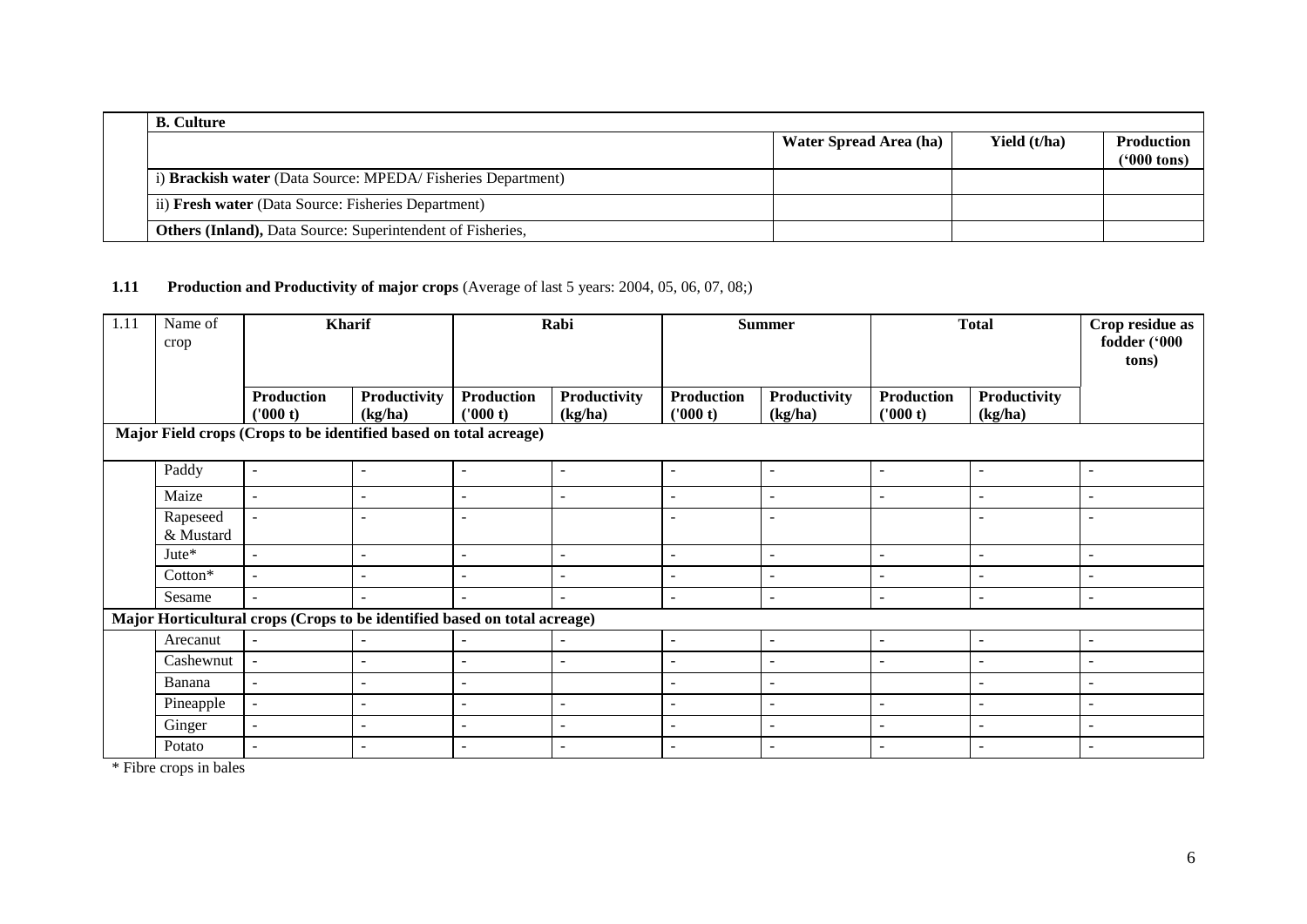| 1.12 | Sowing window for 5 major field<br>crops<br>(start and end of normal sowing<br>period) | Paddy                                         | Maize       | Rapeseed & Mustard | Cotton    | Jute        |
|------|----------------------------------------------------------------------------------------|-----------------------------------------------|-------------|--------------------|-----------|-------------|
|      | Kharif-Rainfed                                                                         | 1 <sup>st</sup> week of June-last week of     | March-April |                    | March-May | March-April |
|      |                                                                                        | June                                          |             |                    |           |             |
|      | Kharif-Irrigated                                                                       |                                               |             |                    |           |             |
|      | Rabi-Rainfed                                                                           |                                               | Oct-Nov     | Oct-Nov            |           |             |
|      | Rabi-Irrigated                                                                         | $2nd$ week of Dec-1 <sup>st</sup> week of Jan | Oct-Nov     |                    |           |             |

| 1.13 | What is the major contingency the district is prone to? (Tick   | Regular | <b>Occasional</b> | <b>None</b> |
|------|-----------------------------------------------------------------|---------|-------------------|-------------|
|      | mark)                                                           |         |                   |             |
|      |                                                                 |         |                   |             |
|      | Drought                                                         |         |                   |             |
|      | Flood                                                           |         |                   |             |
|      | Cyclone                                                         |         |                   |             |
|      | Hail storm                                                      |         |                   |             |
|      | Heat wave                                                       |         |                   |             |
|      | Cold wave                                                       |         |                   |             |
|      | Frost                                                           |         |                   |             |
|      | Sea water intrusion                                             |         |                   |             |
|      | Pests and disease outbreak (Paddy: Stem borer, Gandhi bug, rice |         |                   |             |
|      | hispa, Blast, leaf spot; Maize: cob borer & leaf spot)          |         |                   |             |
|      | Others (hail storm at milk stage of boro paddy)                 |         |                   |             |

| 1.14 | Include Digital maps of the district for   Location map of district within State as Annexure I | Enclosed: Yes |
|------|------------------------------------------------------------------------------------------------|---------------|
|      |                                                                                                |               |
|      | Mean annual rainfall as Annexure 2                                                             | Enclosed: No  |
|      |                                                                                                |               |
|      | Soil map as Annexure 3                                                                         | Enclosed: No  |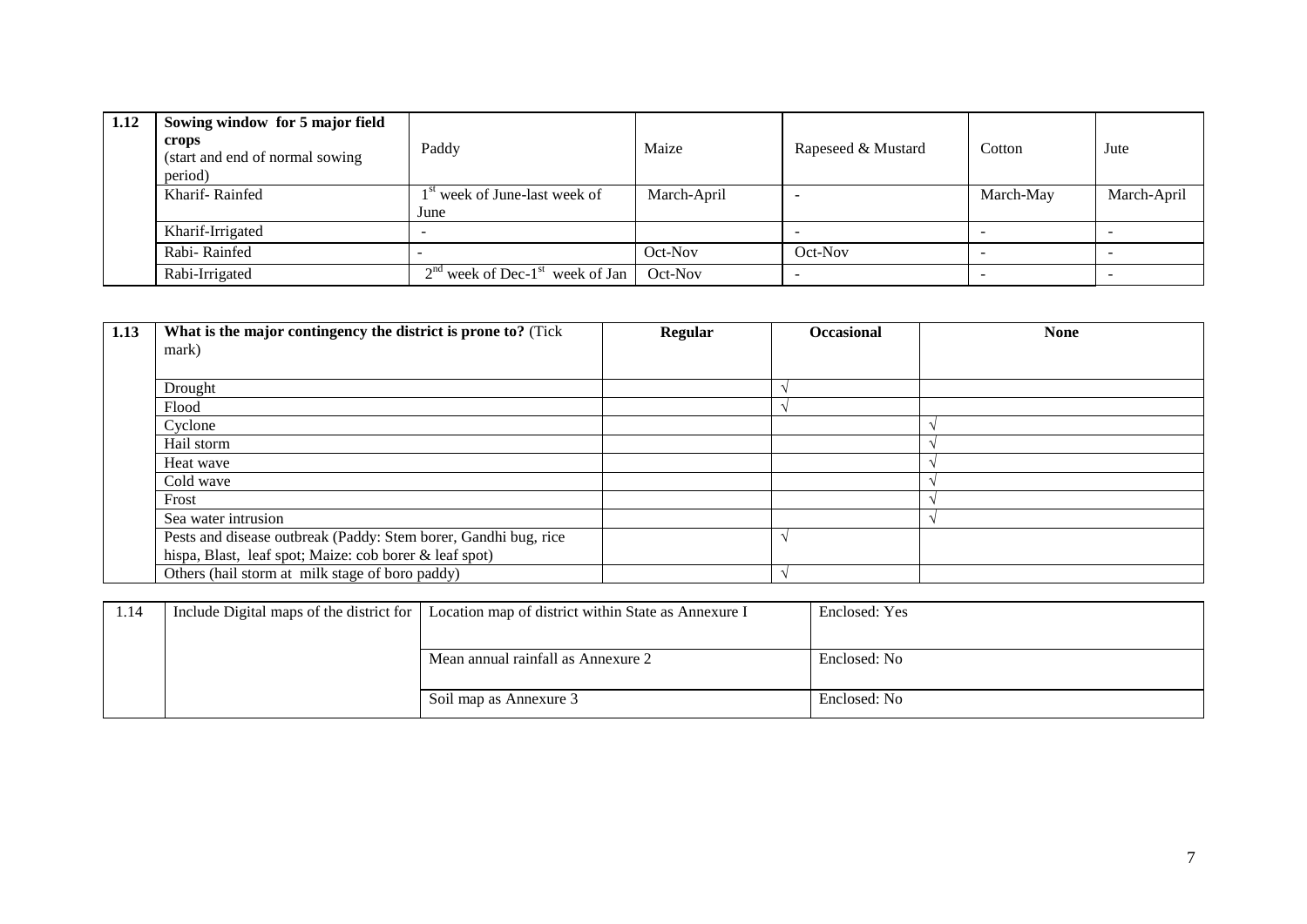# Location map of North Garo Hills district Annexure I

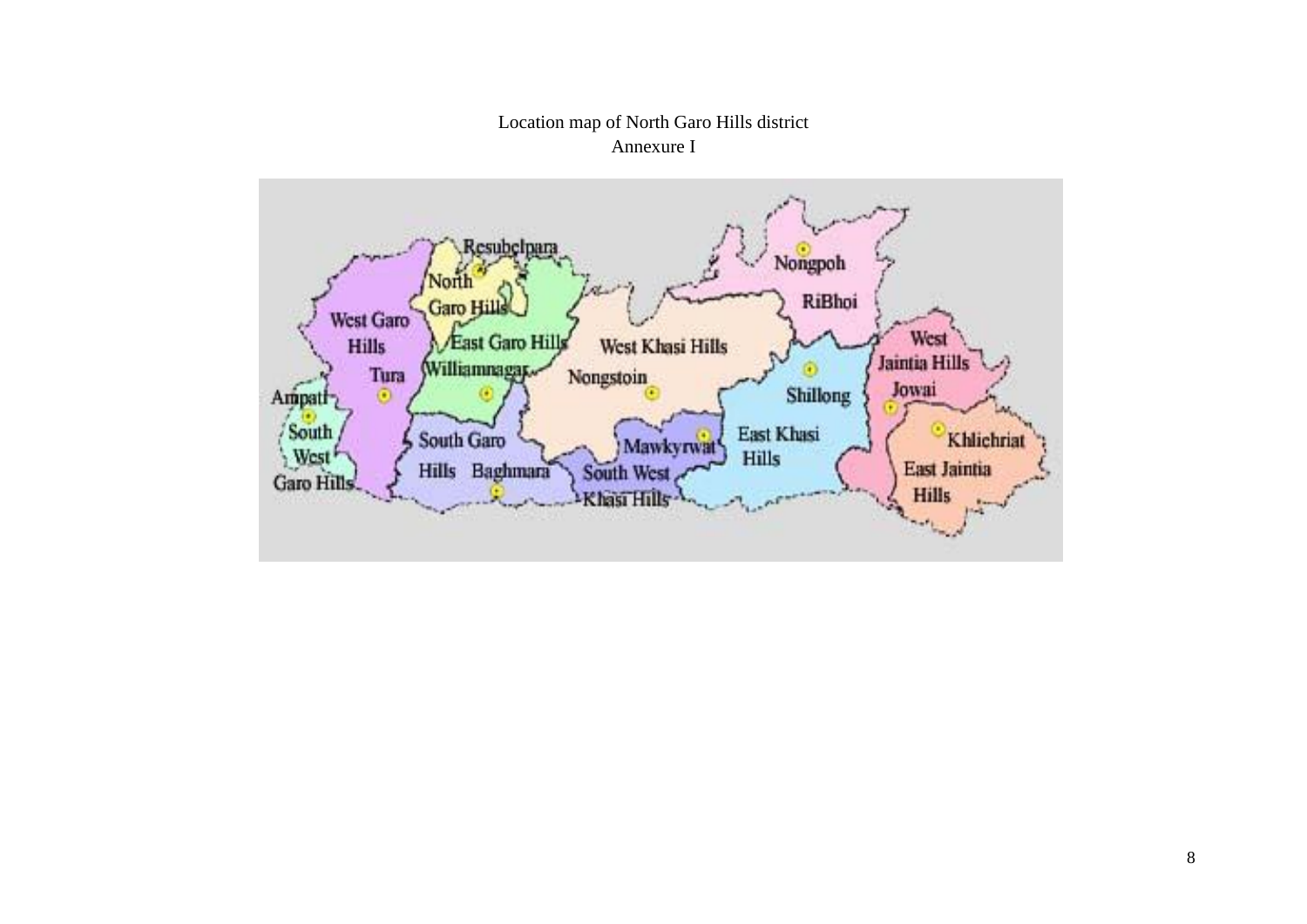#### **2.0 Strategies for weather related contingencies**

**2.1 Drought** 

#### **2.1.1 Rainfed situation**

| <b>Condition</b>            |                                |                                 | <b>Suggested Contingency measures</b> |                    |                   |  |  |
|-----------------------------|--------------------------------|---------------------------------|---------------------------------------|--------------------|-------------------|--|--|
| <b>Early season</b>         | <b>Major Farming situation</b> | <b>Normal Crop / Cropping</b>   | Change in crop / cropping             | Agronomic          | <b>Remarks</b> on |  |  |
| drought (delayed            |                                | system                          | system including variety              | measures           | Implementation    |  |  |
| onset)                      |                                |                                 |                                       |                    |                   |  |  |
| Delay by 2 weeks            | Rainfed upland                 | Jhum land                       | No change of usual cropping           | No change of usual | $\blacksquare$    |  |  |
| (June $3^{\text{rd}}$ week) |                                | $Paddy + Maize + Pumpkin +$     | practices                             | cropping practices |                   |  |  |
|                             |                                | Chilli +Tapioca + Sweet Potato+ |                                       |                    |                   |  |  |
|                             |                                | $Ginger + Turrence$             |                                       |                    |                   |  |  |
|                             |                                | Cotton, Mesta                   |                                       |                    |                   |  |  |
|                             |                                | Sali Paddy                      | $-do-$                                | $-do-$             |                   |  |  |
|                             |                                | Sali paddy-mustard              |                                       |                    |                   |  |  |
|                             |                                | Maize (sole)                    | $-do-$                                | $-do-$             |                   |  |  |
|                             | Rainfed medium land            |                                 |                                       |                    |                   |  |  |
|                             |                                | Maize-mustard                   | $-do-$                                | $-do-$             |                   |  |  |
|                             |                                | /vegetable Amaranthus, Bhendi   |                                       |                    |                   |  |  |
|                             |                                | Jute                            | $-do-$                                | $-do-$             |                   |  |  |
|                             |                                |                                 |                                       |                    |                   |  |  |
|                             | Rainfed lowland                | Boropaddy                       | $-do-$                                | $-do-$             |                   |  |  |

| <b>Condition</b>             |                      |                                  | <b>Suggested Contingency measures</b> |                           |                   |  |
|------------------------------|----------------------|----------------------------------|---------------------------------------|---------------------------|-------------------|--|
| <b>Early season drought</b>  | <b>Major Farming</b> | <b>Normal Crop / Cropping</b>    | Change in crop / cropping             | <b>Agronomic measures</b> | <b>Remarks</b> on |  |
| (delayed onset)              | situation            | svstem                           | system including variety              |                           | Implementation    |  |
|                              | Rainfed upland       | Jhum land                        | Paddy: Bhalum-1, Bhalum-2             | Conservation furrow,      |                   |  |
| Delay by 4 weeks (July $1st$ |                      | $Paddy + Maize + Pumpkin$        | Maize: Da61a, Vijay composite         | Intercultivation,         |                   |  |
| week)                        |                      | $+$ Chilli $+$ Tapioca $+$ Sweet | Intercropping:                        | mulching                  |                   |  |
|                              |                      | Potato+ Ginger + Turmeric        | Maize+ cowpea,                        |                           |                   |  |
|                              |                      |                                  | Maize+ Blackgram/                     |                           |                   |  |
|                              |                      |                                  | greengram                             |                           |                   |  |
|                              |                      |                                  | Turmeric: Lakadang, RCT-1             |                           |                   |  |
|                              |                      |                                  | <b>Ginger:</b> Nadia                  |                           |                   |  |
|                              |                      | Sali Paddy(sole)                 | Paddy: Sahsarang                      | SRI, ICM method for       |                   |  |
|                              | Rainfed medium land  | Sali paddy-mustard               | Swarna mahsuri                        | paddy cultivation         |                   |  |
|                              |                      |                                  |                                       |                           |                   |  |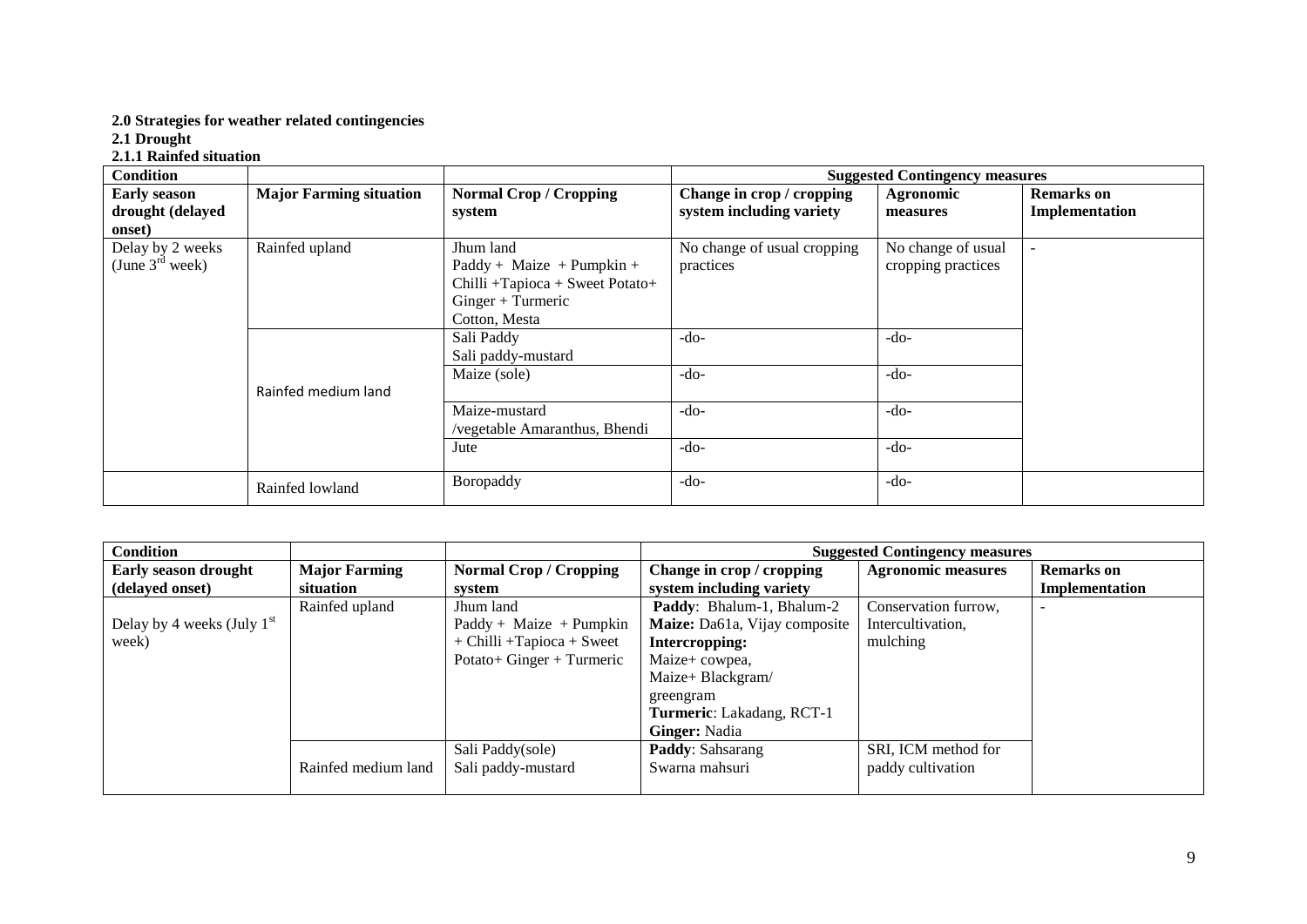|                 | Maize (sole)                                              | Maize: Vivek hybrid, RCM-1-<br>1, RCM-1-2 and RCM-1-3 | Mulching with weed<br>spp.<br>Adopt closer spacing |
|-----------------|-----------------------------------------------------------|-------------------------------------------------------|----------------------------------------------------|
|                 | Maize-mustard/vegetable                                   | Maize: Vivek hybrid, RCM-1-<br>1, RCM-1-2 and RCM-1-3 | $40x30cm$ in maize                                 |
|                 | Cowpea, bhindi,<br>amaranthus, chilli, banana,<br>pumpkin |                                                       |                                                    |
| Rainfed lowland | Boropaddy                                                 | Boro paddy: KRH-2, Jaymati,<br>Naveen                 |                                                    |

| Early and mid season drought                             | <b>Suggested contingency measures</b>                                                                                                                                                                                                                                                                                                    |                                                           |                                                                                                                                                                   |                                                                                                                                                                                                                                            |  |  |  |
|----------------------------------------------------------|------------------------------------------------------------------------------------------------------------------------------------------------------------------------------------------------------------------------------------------------------------------------------------------------------------------------------------------|-----------------------------------------------------------|-------------------------------------------------------------------------------------------------------------------------------------------------------------------|--------------------------------------------------------------------------------------------------------------------------------------------------------------------------------------------------------------------------------------------|--|--|--|
|                                                          | <b>Vegetative stage</b>                                                                                                                                                                                                                                                                                                                  | <b>Flowering stage</b>                                    | <b>Crop maturity</b>                                                                                                                                              | Post harvest                                                                                                                                                                                                                               |  |  |  |
| Outbreak of pests and diseases due                       |                                                                                                                                                                                                                                                                                                                                          |                                                           |                                                                                                                                                                   |                                                                                                                                                                                                                                            |  |  |  |
| to unusual rains                                         |                                                                                                                                                                                                                                                                                                                                          |                                                           |                                                                                                                                                                   |                                                                                                                                                                                                                                            |  |  |  |
| Paddy                                                    | 1. Weed control<br>2. For seed and root pests and stem borers,<br>seedling maggots and locust suitable IPM<br>measures should be followed<br>3. For Rhizoctonia root rot-cultural, chemical<br>(mancozeb 3g/lit of water for foliar<br>application) and biological control                                                               | Follow suitable crop<br>protection measures               | Spray with suitable<br>insecticides to avoid cut<br>worm infestation<br>Rodent holes should be<br>treated with Aluminium<br>phosphide @ 6 pellets<br>per hole.    | Harvest the crop at<br>maturity, dry properly<br>and store in gunny bags.                                                                                                                                                                  |  |  |  |
| Pulses                                                   | 1.Remove weeds<br>2.seedling mortality can be reduced by<br>delayed planting until mid November<br>3. For powdery mildew disease spray the crop<br>at he appearance of the disease with wettable<br>sulphur like sulfex. Spray at 15 days interval.<br>4 For hairy caterpillars and loopers spray with<br>phosphomedon 2ml/lit of water. | Follow suitable crop<br>protection measures               | Rodent holes should be<br>treated with Aluminium<br>phosphide @ 6 pellets<br>per hole.<br>After harvest collect the<br>plants left in the field<br>and burn them. | leave the harvested crop<br>in small heaps for 2-3<br>days for curing. After<br>curing collect the crop at<br>one place and detach the<br>pods either by hand or<br>using groundnut plucker<br>for separating the pods<br>from the plants. |  |  |  |
| Maize, pumpkin, tapioca, sweet<br>potato(mixed cropping) | Need based plant protection measures both<br>IPM & IDM.                                                                                                                                                                                                                                                                                  | Need based plant<br>protection measures both<br>IPM & IDM | Need based plant<br>protection measures both<br>IPM & IDM                                                                                                         |                                                                                                                                                                                                                                            |  |  |  |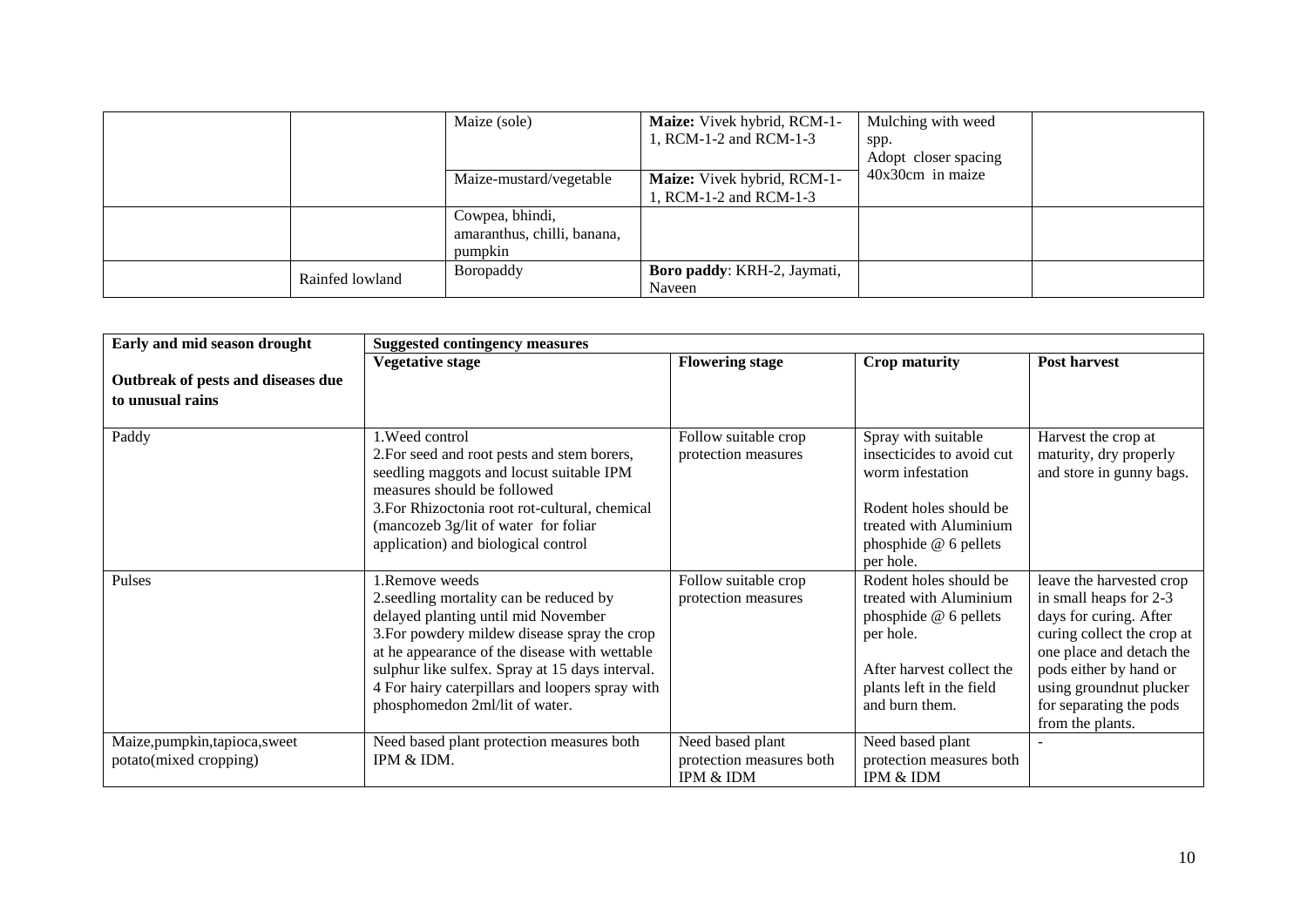| <b>Condition</b>              |                      |                        | <b>Suggested Contingency measures</b> |                           |                   |  |
|-------------------------------|----------------------|------------------------|---------------------------------------|---------------------------|-------------------|--|
| <b>Early season drought</b>   | <b>Major Farming</b> | Normal Crop/           | Change in crop / cropping system      | <b>Agronomic measures</b> | <b>Remarks</b> on |  |
| (delayed onset)               | situation            | <b>Cropping system</b> | including variety                     |                           | Implementation    |  |
|                               | Rainfed upland       | Jhum land              | Intercropping:                        | Conservation furrow,      |                   |  |
| <b>Delay by 6 weeks (July</b> |                      | Paddy + Maize +        | Maize+ $cowpea(2:1)$ ,                | mulching, harvest green   |                   |  |
| $3rd$ week)                   |                      | $Pumpkin + Chilli$     | Maize+Blackgram/                      | cob of maize              |                   |  |
|                               |                      | $+Tapioca + Sweet$     | greengram(1:1)                        |                           |                   |  |
|                               |                      | Potato+ Ginger $+$     | Blackgram: T 9, kalindi               |                           |                   |  |
|                               |                      | Turmeric               | Green gram: K-851, samrat             |                           |                   |  |
|                               |                      |                        | Soybean: JS 80-21, JS 335             |                           |                   |  |
|                               |                      | Sali Paddy             | Paddy: Satyaranjan, Basundhara        | SRI/ICM method for        |                   |  |
|                               | Rainfed medium land  | Sali paddy-            | Frenchbean, Bhindi, Amaranthus        | Paddy cultivation, Zero   |                   |  |
|                               |                      | mustard/vegetable      |                                       | tillage Mustard           |                   |  |
|                               |                      |                        |                                       |                           |                   |  |
|                               | Rainfed lowland      | Boropaddy              | Boro paddy: Jaymati, Kanaklata,       |                           |                   |  |
|                               |                      |                        | Naveen                                |                           |                   |  |

| <b>Condition</b>                               |                                   |                                                                                                | <b>Suggested Contingency measures</b>                                                             |                                                                                                                                                                 |                                     |  |
|------------------------------------------------|-----------------------------------|------------------------------------------------------------------------------------------------|---------------------------------------------------------------------------------------------------|-----------------------------------------------------------------------------------------------------------------------------------------------------------------|-------------------------------------|--|
| <b>Early season drought</b><br>(delayed onset) | <b>Major Farming</b><br>situation | <b>Normal Crop / Cropping</b><br>system                                                        | Change in crop /<br>cropping system<br>including variety                                          | <b>Agronomic measures</b>                                                                                                                                       | <b>Remarks</b> on<br>Implementation |  |
| Delay by 8 weeks<br>(August $1st$ week)        | Rainfed upland                    | Jhum rice + Maize +<br>$Pumpkin + Chilli + T$<br>apioca + Sweet Potato+<br>$Ginger + Turrence$ | <b>Sesamum: AST-1</b><br>Short duration Blackgram<br>(var. kalindi), Greengam<br>$(Samrat/K-851)$ | Adopt closer spacing<br>25x10cm                                                                                                                                 |                                     |  |
|                                                | Rainfed medium land               | Sali Paddy (sole)<br>Sali paddy-<br>mustard/vegetable                                          | Paddy: Disang, Luit,<br>Kapilee<br>Radish, Pumpkin.<br>frenchbean                                 | Direct seeding of rice,<br>*SRI method for Paddy<br>cultivation,<br>*Direct wet seeding of<br>sprouted rice seeds,<br><i>*Zero tillage</i><br>Mustard/greengram |                                     |  |
|                                                | Rainfed lowland                   | Boropaddy                                                                                      | Boropaddy: Jaymati,<br>kanaklata, KRH-2,<br>chandrama, TRC<br>Borodhan, Naveen                    |                                                                                                                                                                 |                                     |  |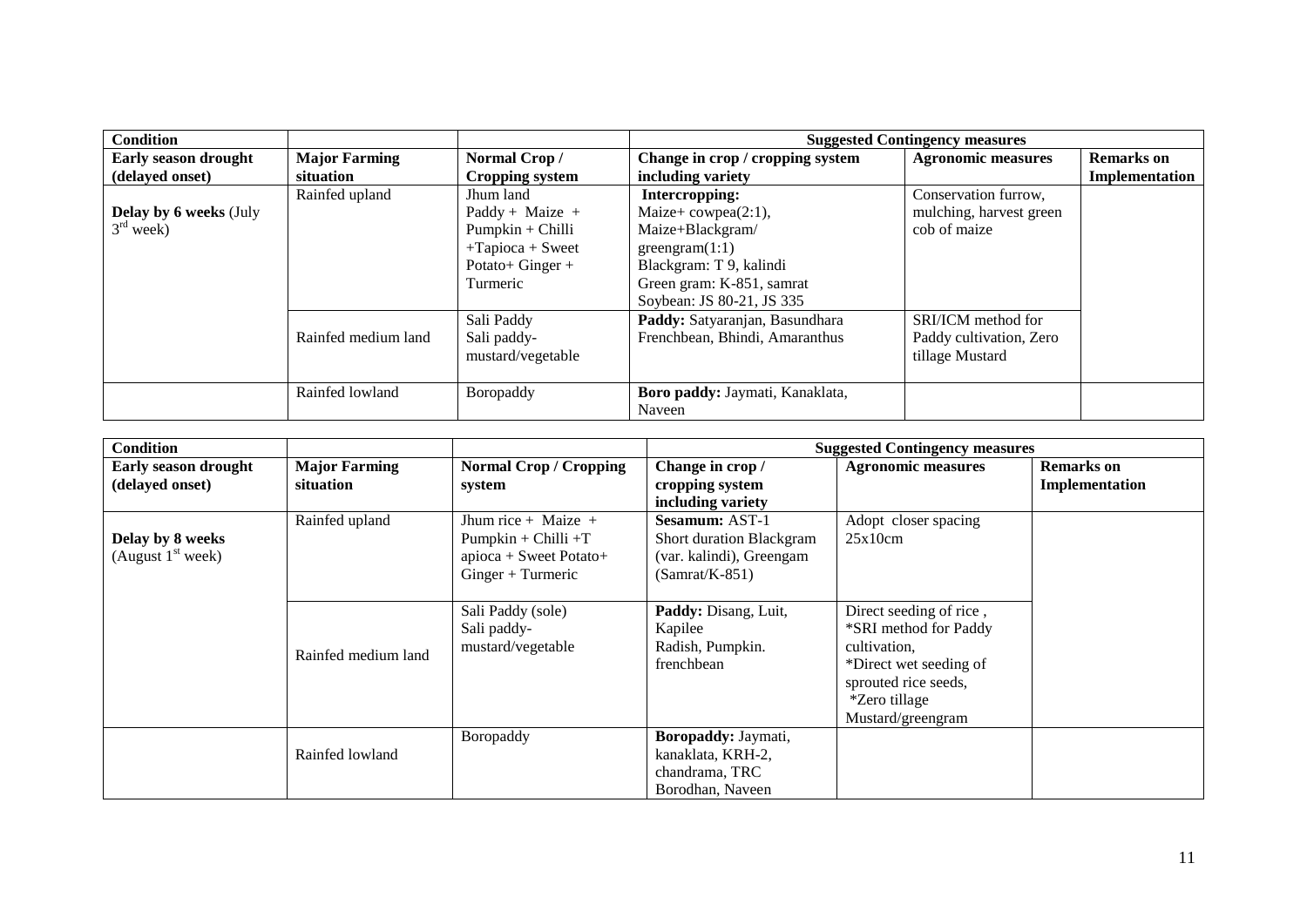| <b>Condition</b>                       |                                   |                                       | <b>Suggested Contingency measures</b> |                                             |                                     |  |
|----------------------------------------|-----------------------------------|---------------------------------------|---------------------------------------|---------------------------------------------|-------------------------------------|--|
| Early season drought<br>(Normal onset) | <b>Major Farming</b><br>situation | <b>Normal Crop/cropping</b><br>system | Crop management                       | Soil nutrient &<br>moisture<br>conservation | <b>Remarks</b> on<br>Implementation |  |
|                                        |                                   |                                       |                                       | measures                                    |                                     |  |
|                                        | Rainfed upland                    | Jhum land                             | Thinning and gap filling of           | $IPNS(Orange +$                             |                                     |  |
| Normal onset followed                  |                                   | $Paddy + Maize + Pumpkin +$           | existing crop,                        | inorganic+ BF),                             |                                     |  |
| by 15-20 days dry spell                |                                   | $Chilli +Tapioca + Sweet$             |                                       | $INM(Organic +$                             |                                     |  |
| after sowing leading to                |                                   | Potato+ Ginger + Turmeric             |                                       | inorganic), Weed                            |                                     |  |
| poor germination/crop                  |                                   |                                       |                                       | mulching                                    |                                     |  |
| stand etc.                             |                                   | Sali Paddy(sole)                      | Life saving irrigation,               | SRI, ICM method for                         |                                     |  |
|                                        | Rainfed medium land               | Sali paddy-mustard/vegetable          | Resowing, if required                 | paddy cultivation,                          |                                     |  |
|                                        |                                   |                                       | Gap filling                           | Direct wet seeding of                       |                                     |  |
|                                        |                                   |                                       | weeding                               | sprouted seeds,                             |                                     |  |
|                                        |                                   | Radish cowpea, palak and              |                                       |                                             |                                     |  |
|                                        |                                   | Coriander                             |                                       |                                             |                                     |  |
|                                        | Rainfed lowland                   | Boropaddy                             |                                       |                                             |                                     |  |
|                                        |                                   |                                       |                                       |                                             |                                     |  |

| <b>Condition</b>     |                                |                             | <b>Suggested Contingency measures</b> |                                 |                   |
|----------------------|--------------------------------|-----------------------------|---------------------------------------|---------------------------------|-------------------|
| Mid season drought   | <b>Major Farming situation</b> | <b>Normal Crop/cropping</b> | Crop management                       | Soil nutrient & moisture        | <b>Remarks</b> on |
| (long dry spell,     |                                | system                      |                                       | conservation measures           | Implementation    |
| consecutive 2 weeks  |                                |                             |                                       |                                 |                   |
| rainless $(<2.5$ mm) |                                |                             |                                       |                                 |                   |
| period)              |                                |                             |                                       |                                 |                   |
|                      | Rainfed upland                 | Jhum land                   | Weeding, Life saving                  | Jalkund, mulching, conservation |                   |
| At vegetative stage  |                                | Paddy + Maize +             | irrigation from Jalkund,              | furrow, repair bunds            |                   |
|                      |                                | Pumpkin + Chilli + Tapioca  | farm pond                             |                                 |                   |
|                      |                                | $+$ Sweet Potato+ Ginger +  |                                       |                                 |                   |
|                      |                                | Turmeric                    |                                       |                                 |                   |
|                      |                                | Sali Paddy(sole)            | Dual cropping of paddy                | Azolla, Compost,                |                   |
|                      |                                | Sali paddy-mustard          | with Azolla                           | Vermicompost, Integrated        |                   |
|                      | Rainfed medium land            |                             | Postponement of                       | nutrient management             |                   |
|                      |                                | Maize (sole)                | topdressing of Nitrogen,              |                                 |                   |
|                      |                                | Maize-mustard/vegetable     | life saving irrigation,               |                                 |                   |
|                      |                                |                             | IPM, IDM for pest $&$                 |                                 |                   |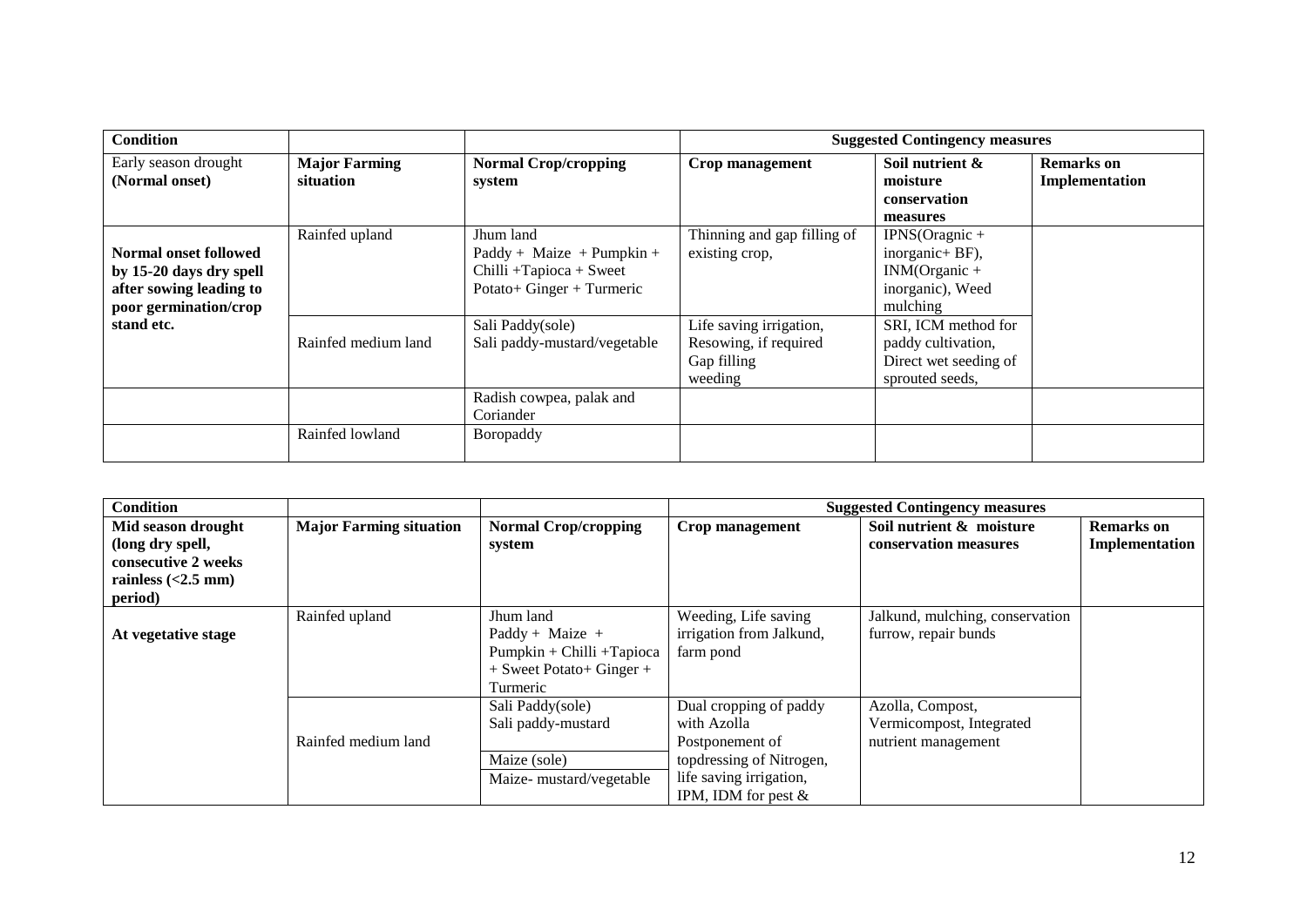|                 |                                                  | disease management |  |
|-----------------|--------------------------------------------------|--------------------|--|
|                 | Cowpea, French bean,<br>coriander, radish, palak |                    |  |
| Rainfed lowland | <b>B</b> oropaddy                                | No change          |  |

| <b>Condition</b>      |                                |                                       |                        | <b>Suggested Contingency measures</b> |                   |
|-----------------------|--------------------------------|---------------------------------------|------------------------|---------------------------------------|-------------------|
| Mid season drought    | <b>Major Farming situation</b> | <b>Normal Crop/cropping system</b>    | Crop management        | Soil nutrient &                       | <b>Remarks</b> on |
| (long dry spell)      |                                |                                       |                        | moisture                              | Implementation    |
|                       |                                |                                       |                        | conservation                          |                   |
|                       |                                |                                       |                        | measures                              |                   |
|                       | Rainfed upland                 | Jhum land                             | Life saving irrigation | Jalkund,                              |                   |
| At flowering/fruiting |                                | $Paddy + Maize + Pumpkin + Chilli$    | from Jalkund, fam pond | Vermicompost @                        |                   |
| stage                 |                                | $+$ Tapioca + Sweet Potato + Ginger + |                        | $2t/ha$ ,                             |                   |
|                       |                                | Turmeric                              |                        |                                       |                   |
|                       |                                |                                       |                        |                                       |                   |
|                       |                                | Sali Paddy(sole)                      | Weeding, life saving   | Vermicompost@                         |                   |
|                       | Rainfed medium to              | Sali paddy-mustard                    | irrigation             | $2t/ha$ , FYM $@$ 5 t/ha,             |                   |
|                       | shallow land                   |                                       |                        | Mulching, farm pond                   |                   |
|                       |                                | Maize (sole)                          | Earthing up for maize  |                                       |                   |
|                       |                                | Maize- mustard/vegetable              |                        |                                       |                   |
|                       | Rainfed lowland                | <b>B</b> oropaddy                     | Life saving irrigation |                                       |                   |

| <b>Condition</b>        |                      |                                       | <b>Suggested Contingency measures</b> |                            |                   |
|-------------------------|----------------------|---------------------------------------|---------------------------------------|----------------------------|-------------------|
| <b>Terminal drought</b> | <b>Major Farming</b> | <b>Normal Crop/cropping system</b>    | Crop management                       | <b>Rabi Crop planning</b>  | <b>Remarks</b> on |
| (Early withdrawal of    | situation            |                                       |                                       |                            | Implementation    |
| monsoon)                |                      |                                       |                                       |                            |                   |
| Heavy uneven rainfall,  | Rainfed upland       | Jhum land                             | Harvest mature crops                  | Plan for Winter vegetables |                   |
| mid season dry spell,   |                      | $Paddy + Maize + Pumpkin + Chilli$    |                                       | (cabbage, cauliflower,     |                   |
| medium to shallow soils |                      | $+$ Tapioca + Sweet Potato + Ginger + | Damaged crops may used as             | tmato, broccoli etc)       |                   |
|                         |                      | Turmeric                              | fodder depending on the               |                            |                   |
|                         |                      |                                       | suitability                           |                            |                   |
|                         |                      | Sali Paddy(sole)                      |                                       | Mustard, Pea               |                   |
|                         | Rainfed medium land  | Sali paddy-mustard                    |                                       | Vegetables greengram       |                   |
|                         |                      | Maize (sole)                          | Harvest green cob                     |                            |                   |
|                         |                      | Maize- mustard/vegetable              |                                       |                            |                   |
|                         |                      | Cole crops, French bean, radish,      | Cole crops nursery under              | - Rabi cropping with cole  |                   |
|                         |                      | carrot.                               | protected polyhouse, Ridge            | crops such as              |                   |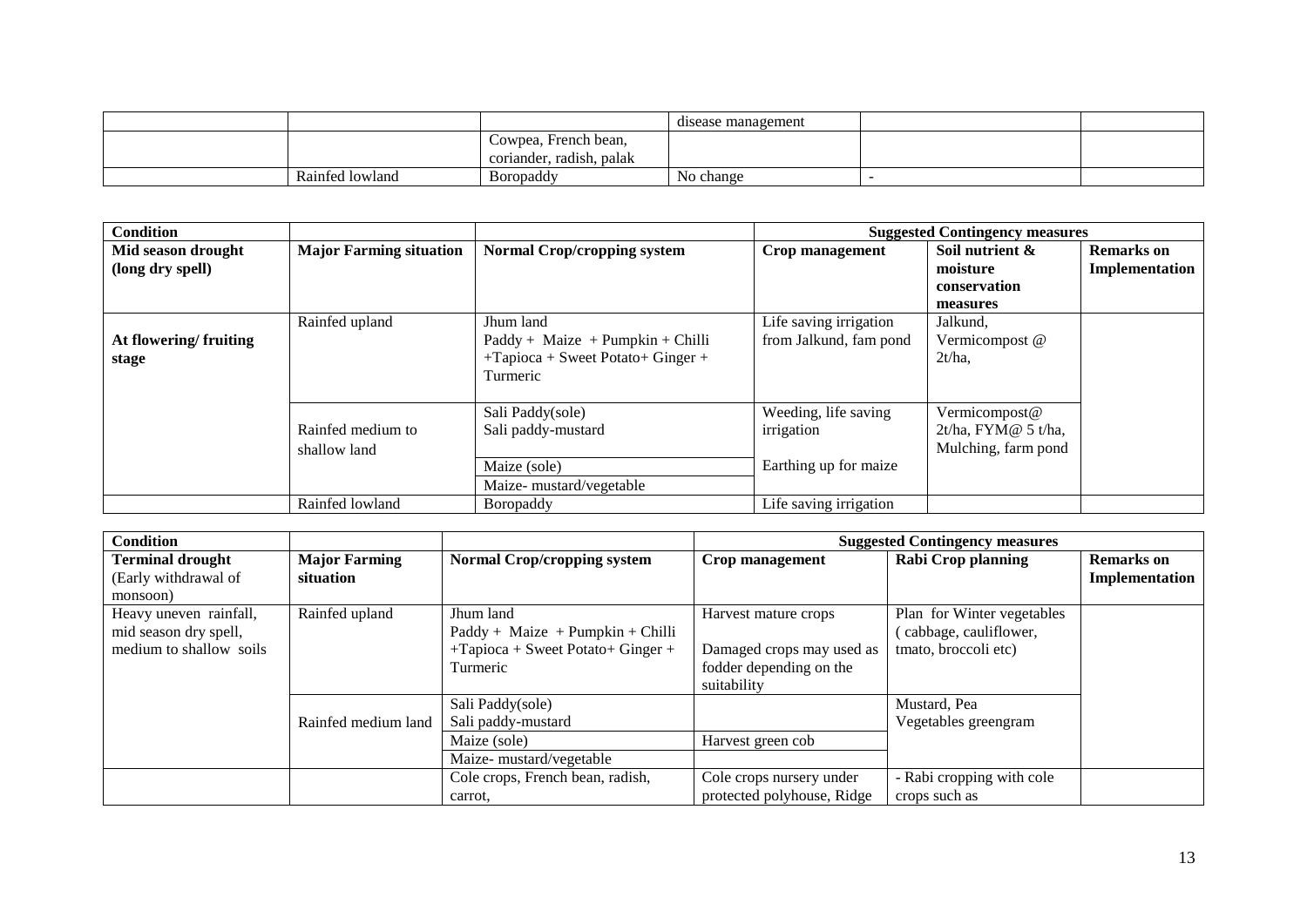|                 |           | plot for French bean, radish | Cauliflower (mid season    |
|-----------------|-----------|------------------------------|----------------------------|
|                 |           |                              | varieties - Improved       |
|                 |           |                              | japaneses, Pusa Synthetic, |
|                 |           |                              | Pusa snowball etc.)        |
|                 |           |                              | and Cabbage (Varieties -   |
|                 |           |                              | Golden acre, Pride of      |
|                 |           |                              | india, Pusa Mukta etc.),   |
|                 |           |                              | Knolkhol (White viena)     |
|                 |           |                              | etc.                       |
|                 |           |                              | - Growing of Tomato,       |
|                 |           |                              | Brinjal, pea, potato and   |
|                 |           |                              | Leafy vegetables like      |
|                 |           |                              | Spinach, Radish etc. with  |
|                 |           |                              | recommended varieties and  |
|                 |           |                              | package of practices.      |
|                 |           |                              | --Growing of rabi field    |
|                 |           |                              | crops like toria, lentil,  |
| Rainfed lowland | Boropaddy |                              |                            |

## **2.1.2 Drought - Irrigated situation**

| <b>Condition</b>            |                                |                             | <b>Suggested Contingency measures</b> |                           |                   |
|-----------------------------|--------------------------------|-----------------------------|---------------------------------------|---------------------------|-------------------|
|                             | <b>Major Farming situation</b> | <b>Normal Crop/cropping</b> | Change in                             | <b>Agronomic measures</b> | <b>Remarks</b> on |
|                             |                                | system                      | crop/cropping system                  |                           | Implementation    |
| Delayed release of water in | Medium to shallow land         | Sali Paddy(sole)            | Boro paddy                            | Weeding, life saving      |                   |
| canals due to low rainfall  |                                | Sali paddy-mustard          |                                       | irrigation                |                   |
|                             |                                |                             |                                       | Earthing up for maize,    |                   |
|                             |                                | Maize (sole)                | Intercropping                         | Mulching                  |                   |
|                             |                                | Maize-mustard               |                                       |                           |                   |
|                             |                                | Cowpea and French bean      |                                       |                           |                   |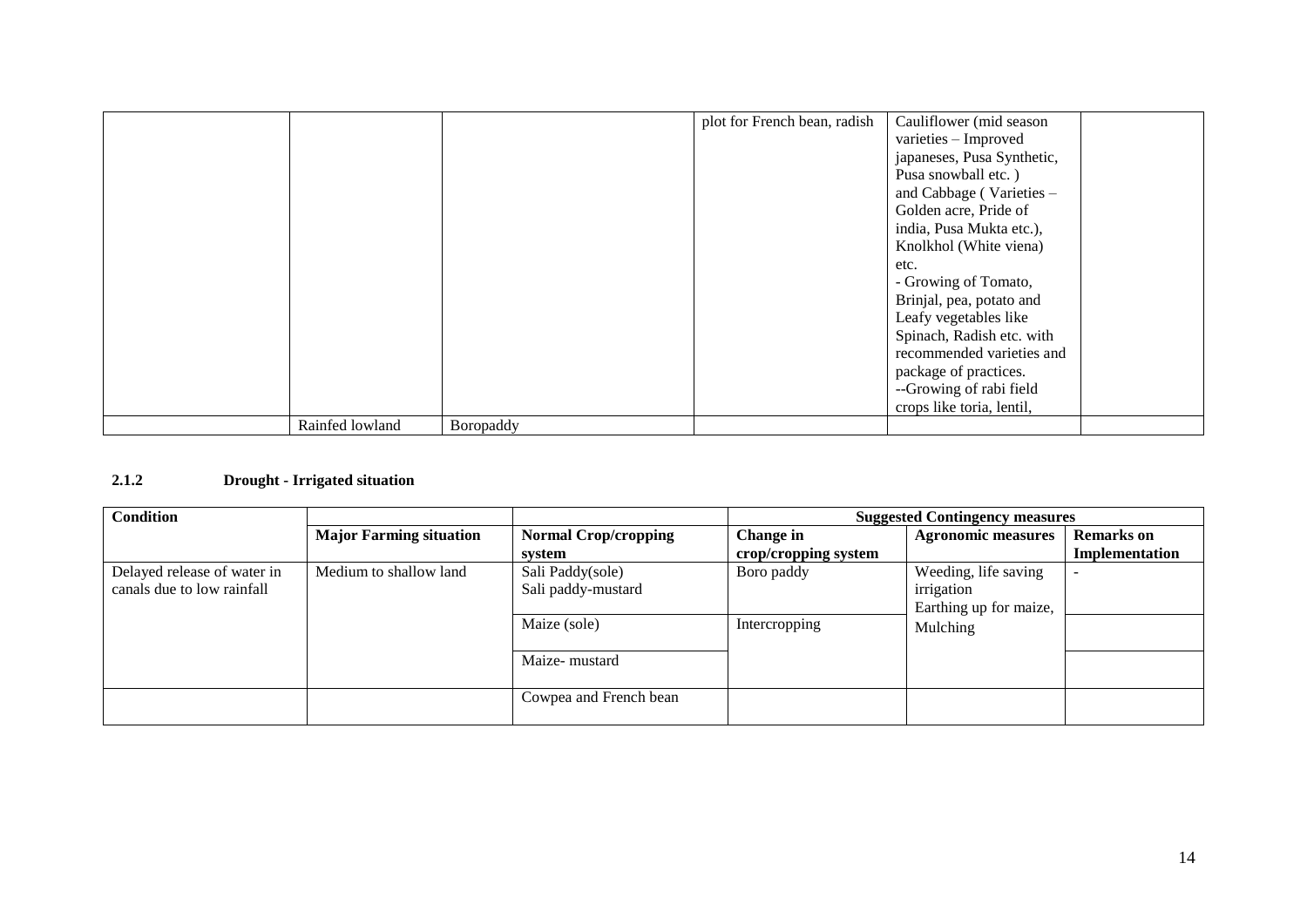| <b>Condition</b>            |                                |                             | <b>Suggested Contingency measures</b> |                  |                   |
|-----------------------------|--------------------------------|-----------------------------|---------------------------------------|------------------|-------------------|
|                             | <b>Major Farming situation</b> | <b>Normal Crop/cropping</b> | Change in crop/cropping               | <b>Agronomic</b> | <b>Remarks</b> on |
|                             |                                | system                      | system                                | measures         | Implementation    |
| Limited release of water in | Medium to shallow land         |                             | Boro paddy                            | Life saving      |                   |
| canals due to low rainfall  |                                |                             | Rice-fallow                           | irrigation,      |                   |
|                             |                                |                             |                                       | Mulching         |                   |
|                             | Sali Paddy(sole)               | Bhindi, radish, tomato,     |                                       |                  |                   |
|                             | Sali paddy-mustard             | abbage, cauliflower         |                                       |                  |                   |
|                             | Maize (sole)                   |                             |                                       |                  |                   |
|                             | Maize-mustard                  |                             |                                       |                  |                   |

| <b>Condition</b>               |                                |                             | <b>Suggested Contingency measures</b> |             |                   |  |
|--------------------------------|--------------------------------|-----------------------------|---------------------------------------|-------------|-------------------|--|
|                                | <b>Major Farming situation</b> | <b>Normal Crop/cropping</b> | Change in                             | Agronomic   | <b>Remarks</b> on |  |
|                                |                                | system                      | crop/cropping system                  | measures    | Implementation    |  |
| Non release of water in canals | Lateritic soils                | Fallow                      | Sali Paddy(sole late                  | Life saving |                   |  |
| under delayed onset of         |                                |                             | sown)                                 | irrigation  |                   |  |
| monsoon in catchment           |                                |                             |                                       | weeding     |                   |  |
|                                |                                |                             |                                       |             |                   |  |
|                                |                                | Tapioca, colocasia, sweet   |                                       |             |                   |  |
|                                |                                | potato                      |                                       |             |                   |  |
|                                |                                |                             |                                       |             |                   |  |

|                                |                                    | <b>Suggested Contingency measures</b> |                   |                   |
|--------------------------------|------------------------------------|---------------------------------------|-------------------|-------------------|
| <b>Major Farming situation</b> | <b>Normal Crop/cropping system</b> | Change in                             | Agronomic         | <b>Remarks</b> on |
|                                |                                    | crop/cropping system                  | measures          | Implementation    |
| Medium to shallow land         | Fallow                             | Boro paddy                            | Weeding, life     |                   |
|                                |                                    |                                       | saving irrigation |                   |
|                                |                                    |                                       |                   |                   |
|                                |                                    |                                       |                   |                   |
|                                |                                    |                                       |                   |                   |
|                                |                                    |                                       |                   |                   |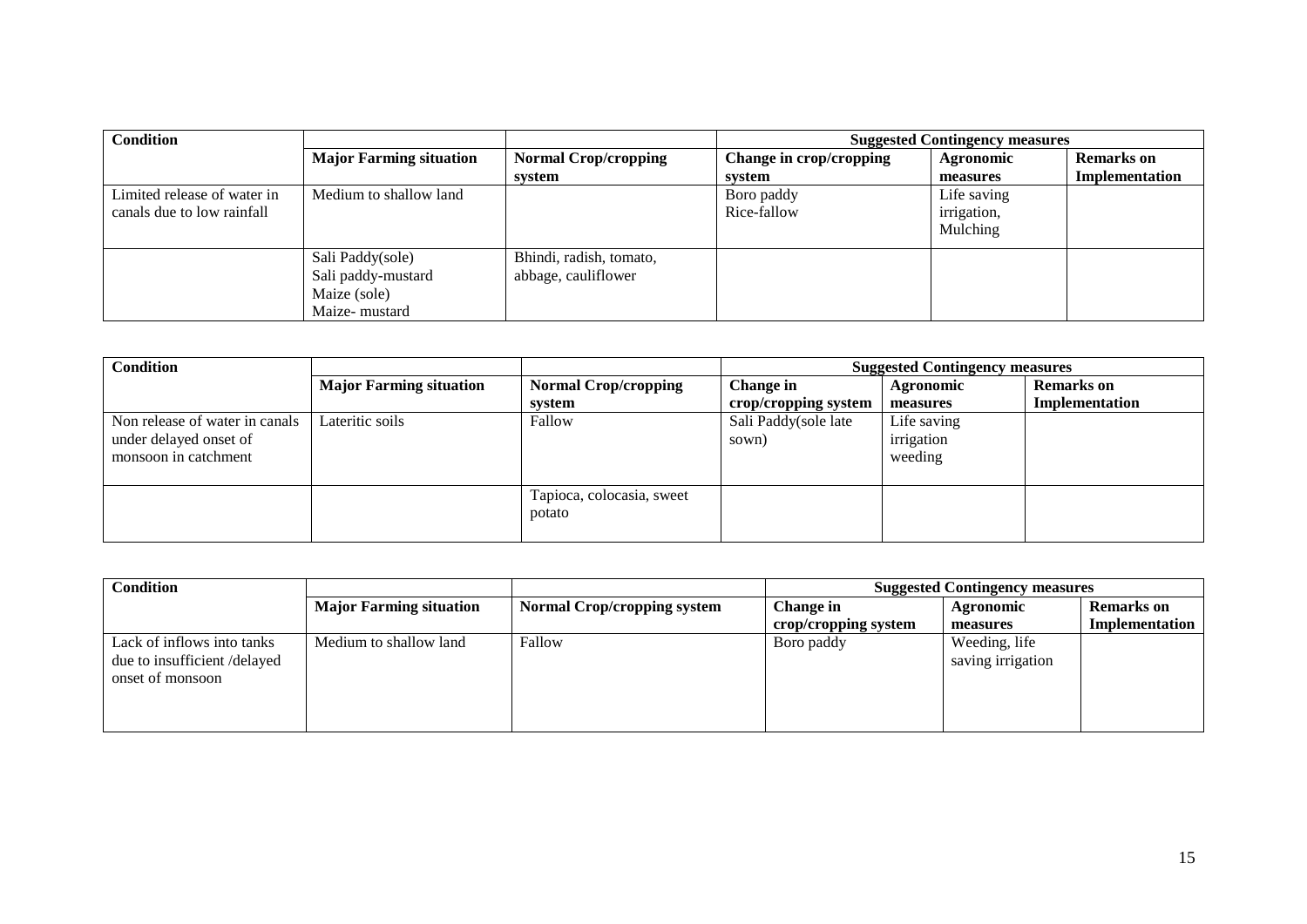| <b>Condition</b> |                                |                                    | <b>Suggested Contingency measures</b> |           |                   |
|------------------|--------------------------------|------------------------------------|---------------------------------------|-----------|-------------------|
|                  | <b>Major Farming situation</b> | <b>Normal Crop/cropping system</b> | Change in                             | Agronomic | <b>Remarks</b> on |
|                  |                                |                                    | crop/cropping system                  | measures  | Implementation    |
|                  |                                | Vegetables                         | Root crops, onion,                    | Mulching  |                   |
|                  |                                |                                    | colocasia                             |           |                   |
|                  |                                |                                    |                                       |           |                   |
|                  |                                |                                    |                                       |           |                   |
|                  |                                |                                    |                                       |           |                   |
|                  |                                |                                    |                                       |           |                   |

| Condition                |                                |                             | <b>Suggested Contingency measures</b> |                                |                   |
|--------------------------|--------------------------------|-----------------------------|---------------------------------------|--------------------------------|-------------------|
|                          | <b>Major Farming situation</b> | <b>Normal Crop/cropping</b> | Change in                             | <b>Agronomic measures</b>      | <b>Remarks</b> on |
|                          |                                | system                      | crop/cropping system                  |                                | Implementation    |
| Insufficient groundwater | Low land shallow tube well     | Cropping system 1:          | Boro paddy                            | Limited irrigation at critical |                   |
| recharge due to low      |                                | Fallow                      | Lentil, pea, mustard,                 | stages, SRI & ICM method       |                   |
| rainfall                 |                                |                             | vegetables                            |                                |                   |

### **2.2 Unusual rains (untimely, unseasonal etc**

| <b>Condition</b>                                                     | <b>Suggested contingency measure</b>                         |                             |                             |                           |  |  |
|----------------------------------------------------------------------|--------------------------------------------------------------|-----------------------------|-----------------------------|---------------------------|--|--|
| Continuous high rainfall in a short span<br>leading to water logging | <b>Vegetative stage</b>                                      | <b>Flowering stage</b>      | Crop maturity stage         | Post harvest              |  |  |
| Paddy + soybean /blackgram/greengram                                 | Provide drainage                                             | Provide drainage            | Drain out excess water      | Shift to safer place      |  |  |
| $Maize + soybean/blackgram/greengram$                                |                                                              |                             | Harvesting at physiological | & dry shed, safe          |  |  |
| Redgram +sesamum                                                     |                                                              |                             | maturity stage              | storage against           |  |  |
| Redgram+millet                                                       |                                                              |                             |                             | storage pest&<br>diseases |  |  |
| Paddy sole                                                           | Making bunds                                                 |                             |                             |                           |  |  |
| Horticulture                                                         | Ridge making for frenchbean,<br>tomato, cabbage, cauliflower |                             |                             |                           |  |  |
| Heavy rainfall with high speed winds in a                            |                                                              |                             |                             |                           |  |  |
| short span                                                           |                                                              |                             |                             |                           |  |  |
| <b>Horticulture</b>                                                  |                                                              |                             |                             |                           |  |  |
| Outbreak of pests and diseases due to                                |                                                              |                             |                             |                           |  |  |
| unseasonal rains                                                     |                                                              |                             |                             |                           |  |  |
| Paddy + soybean /blackgram/greengram                                 | Need based plant                                             | Need based plant protection |                             | Safe storage against      |  |  |
| $Maize + soybean/blackgram/greengram$                                | protection measures                                          | <b>IPDM</b> method          |                             | storage pest and          |  |  |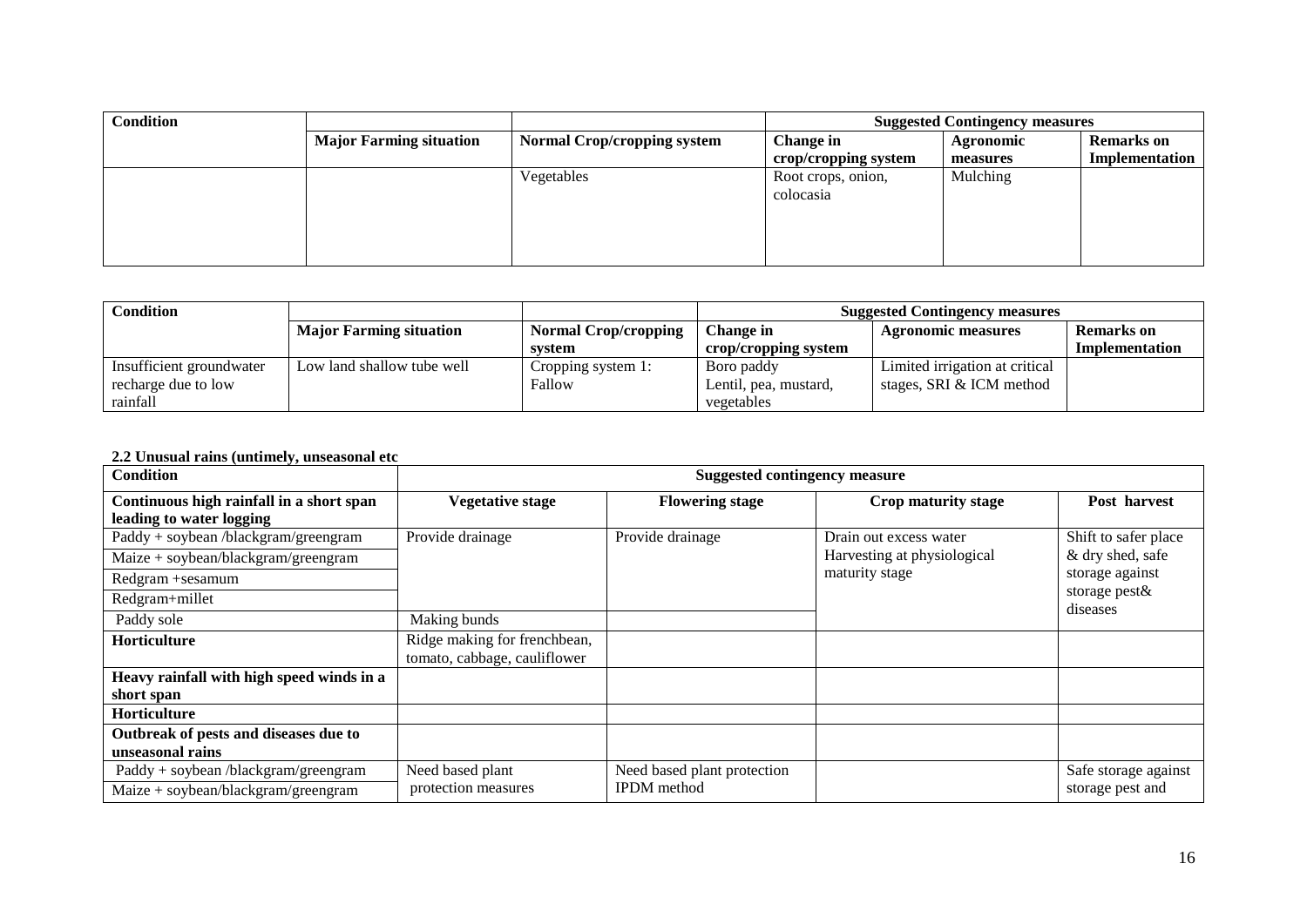| Redgram +sesamum |  | diseases |
|------------------|--|----------|
| Redgram +millet  |  |          |
| Paddy sole       |  |          |
| Horticulture     |  |          |

| Outbreak of pests and      | <b>Suggested contingency measures</b>           |                               |                                     |                     |
|----------------------------|-------------------------------------------------|-------------------------------|-------------------------------------|---------------------|
| diseases due to unseasonal | <b>Vegetative stage</b>                         | <b>Flowering stage</b>        | <b>Crop maturity</b>                | <b>Post harvest</b> |
| rains                      |                                                 |                               |                                     |                     |
|                            |                                                 |                               |                                     |                     |
| Rice                       | 1. Drain the excess water as early as possible. | 1. Drain the excess water as  | Drain the excess water as early     | Thresh after drying |
|                            | 2. Proper weed control should be taken.         | early as possible.            | as possible                         | the                 |
|                            | Take up                                         | 2. Proper weed control should | • Take up suitable plant protection | sheathes properly   |
|                            | 3. suitable plant protection measures against   | be taken.                     | measures against grain fest and     |                     |
|                            | pest & disease outbreaks                        |                               | disceases                           |                     |
|                            | • Leaf folder: Spray                            | <b>Rodents: Fumigate the</b>  | • Cut worm: SprayChlorpyriphos      |                     |
|                            | Chlorpyriphos@2.5ml or                          | burrow with luminium          | 2.5 ml or DDVP 1.0 ml               |                     |
|                            | Acephate 1.5g or                                | phosphide 2                   | • Rodents: Fumigate the burrow      |                     |
|                            | Cartaphydrochloride 2.0g / 1 or                 | pellets of 0.6 g per burrow.  | with aluminium phosphide 2          |                     |
|                            | apply 8.0kg Cartaphydrochloride                 | Poison bait with bromadiolone | pellets of 0.6 g per burrow.        |                     |
|                            | granuals per acre.                              | • False smut: Spray           | Poison bait with bromadiolone       |                     |
|                            | • Sheath blight: Apply                          | Carbendazim                   |                                     |                     |
|                            | recommended nitrogen in 3-4                     | 1.0g or COC 2.5g at weekly    |                                     |                     |
|                            | splits. Spray Propiconazole 1.0 ml              | interval                      |                                     |                     |
|                            | or Hexaconazole 2.0 ml or                       | • Sheath blight: Apply        |                                     |                     |
|                            | validamycin 2.0 ml /l at 15 days                | recommended nitrogen in 3-4   |                                     |                     |
|                            | interval based on need.                         | splits. Spray Propiconazole   |                                     |                     |
|                            | • Blast : remove weeds on the                   | 1.0 <sub>m</sub>              |                                     |                     |
|                            | bunds Spray Tricyclozole 0.6/ml                 | or Hexaconazole 2.0 ml or     |                                     |                     |
|                            | or Edifenphos 1.0 ml                            | validamicin 2.0 ml /lt at 15  |                                     |                     |
|                            | · Bacterial leaf blight: Avoid                  | days                          |                                     |                     |
|                            | application of excess Nitrogen                  | interval                      |                                     |                     |
|                            |                                                 | • Blast : remove weeds on the |                                     |                     |
|                            |                                                 | bunds Spray Tricyclozole      |                                     |                     |
|                            |                                                 | 0.6ml                         |                                     |                     |
|                            |                                                 | or Edifenphos 1.0 ml          |                                     |                     |
|                            |                                                 | · Bacterial leaf blight:      |                                     |                     |
|                            |                                                 | Nitrogen                      |                                     |                     |
|                            |                                                 | management                    |                                     |                     |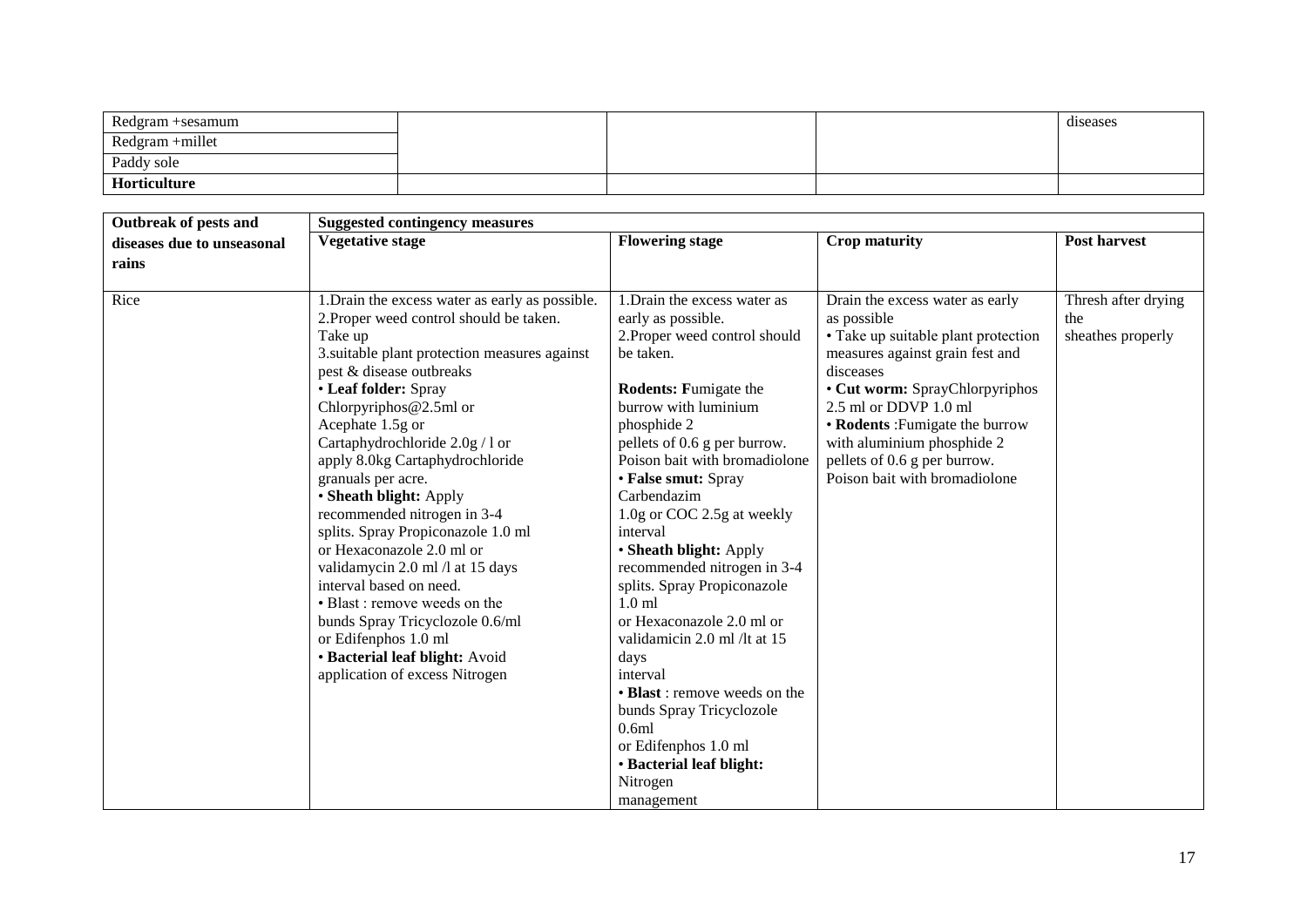| Maize                                             | Drain the excess water as early as possible<br>Take up timely control measures for Pink<br>stem borer, sheath blight<br>and Turcicum leaf blight                                                                                                                                               | Drain the excess water as<br>early as possible<br>Take up timely control<br>measures<br>for Pink stem borer, sheath<br>blight<br>and Turcicum leaf blight                                                                                                                                      | Allow the crop to dry completely<br>before harvesting                                                   | Harvest the cobs<br>after<br>dried up properly.<br>Dry the grain<br>to optimum moisture<br>condition before<br>storing                                                                                   |
|---------------------------------------------------|------------------------------------------------------------------------------------------------------------------------------------------------------------------------------------------------------------------------------------------------------------------------------------------------|------------------------------------------------------------------------------------------------------------------------------------------------------------------------------------------------------------------------------------------------------------------------------------------------|---------------------------------------------------------------------------------------------------------|----------------------------------------------------------------------------------------------------------------------------------------------------------------------------------------------------------|
|                                                   |                                                                                                                                                                                                                                                                                                | Take up timely control<br>measures<br>for sheath blight and post<br>flowering stalk rots                                                                                                                                                                                                       |                                                                                                         |                                                                                                                                                                                                          |
| Pulses(Black gram,red<br>bram, green gram etc)    | Drain the excess water as early as<br>Possible<br>Spray fungicides like Copper oxychloride 0.3<br>% or Carbendazim<br>$0.1\%$ or Mancozeb 0.25% two to<br>three times by rotating the<br>chemicals<br>• Take up timely control measures<br>against sucking pets whitefly that<br>transmits YMV | Drain the excess water as<br>early as<br>Possible<br>Spray fungicides like Copper<br>OXV<br>chloride 0.3 % or<br>Carbendazim<br>$0.1\%$ or Mancozeb $0.25\%$<br>two to<br>three times by rotating the<br>chemicals<br>• Take up timely control<br>measures<br>against bihar hairy caterpillar. | Drain the excess water as early as<br>Possible<br>Allow the crop to dry completely<br>before harvesting | Thresh the bundles<br>after they are dried<br>properly<br>• Dry the grain to<br>proper<br>moisture per cent<br>before bagging and<br>storing to prevent<br>deterioration in<br>quality<br>during storage |
| pumpkin, tapioca, sweet<br>potato(mixed cropping) | Need based plant protection measures both<br>IPM & IDM                                                                                                                                                                                                                                         | Need based plant protection<br>measures both IPM & IDM                                                                                                                                                                                                                                         | Need based plant protection<br>measures both IPM & IDM                                                  | $\overline{a}$                                                                                                                                                                                           |

### **2.3 Floods**

| Condition                                   | <b>Suggested contingency measure</b> |                           |                           |                                                  |
|---------------------------------------------|--------------------------------------|---------------------------|---------------------------|--------------------------------------------------|
| Transient water logging/ partial inundation | Seedling / nursery stage             | <b>Vegetative stage</b>   | <b>Reproductive stage</b> | At harvest                                       |
| Paddy                                       | Modified Mat nursery                 | Drain out excess<br>water | Drain out excess water    | Harvesting at<br>physiological<br>maturity stage |
| <b>Horticulture</b>                         |                                      |                           |                           |                                                  |
| Continuous submergence                      |                                      |                           |                           |                                                  |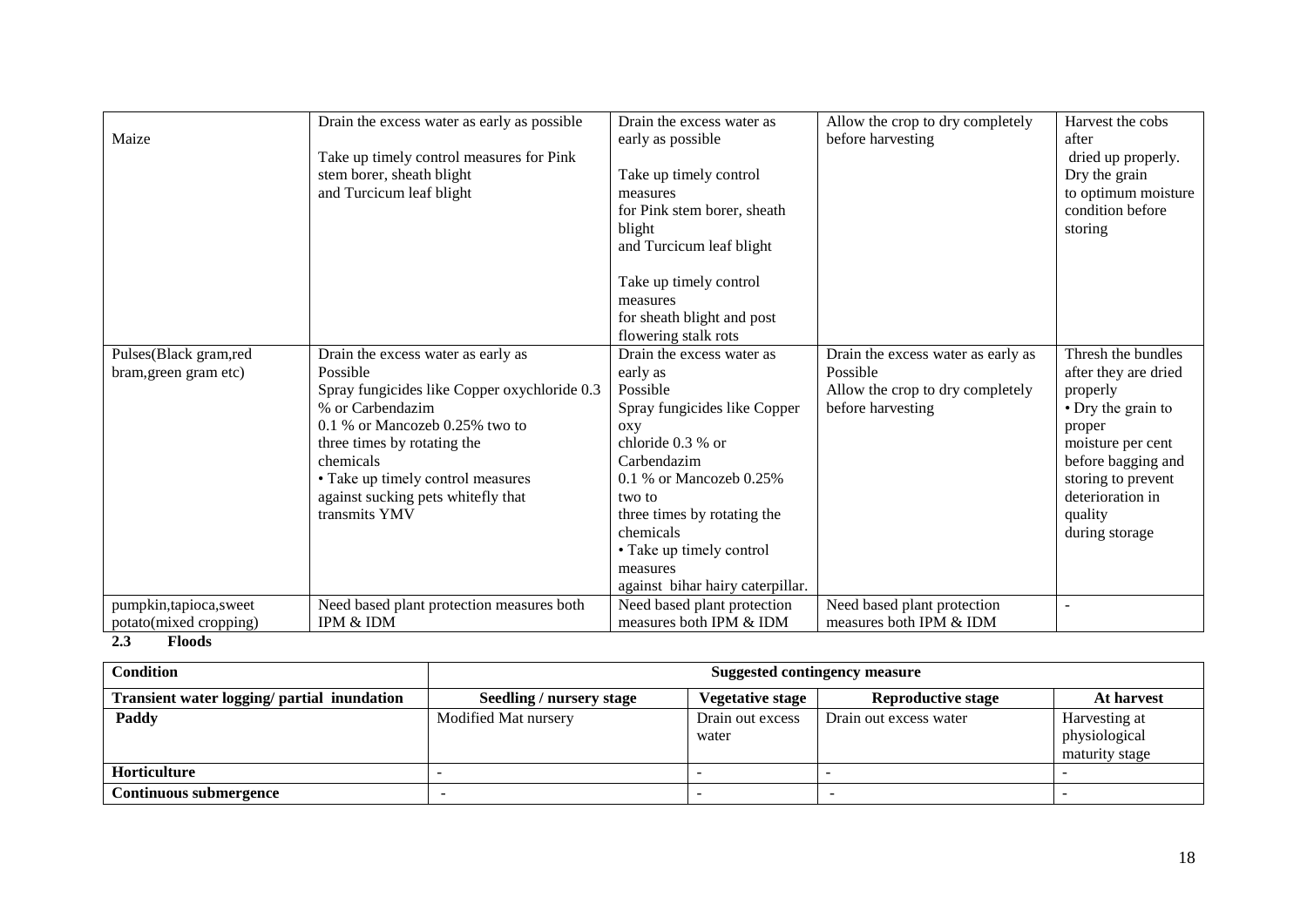| for more than 2 days |  |  |
|----------------------|--|--|
| Horticulture         |  |  |
| Sea water intrusion  |  |  |

**2.4 Extreme events: Heat wave / Cold wave/Frost/ Hailstorm /Cyclone- Not applicable**

| <b>Extreme event type</b> |                                 | <b>Suggested contingency measure</b> |                           |            |
|---------------------------|---------------------------------|--------------------------------------|---------------------------|------------|
|                           | <b>Seedling / nursery stage</b> | <b>Vegetative stage</b>              | <b>Reproductive stage</b> | At harvest |
| <b>Heat Wave</b>          | Not applicable                  |                                      |                           |            |
| Horticulture              |                                 |                                      |                           |            |
| Cold wave                 |                                 |                                      |                           |            |
| Horticulture              |                                 |                                      |                           |            |
| Frost                     |                                 |                                      |                           |            |
| Horticulture              |                                 |                                      |                           |            |
| Hailstorm                 |                                 |                                      |                           |            |
| Horticulture              |                                 |                                      |                           |            |
| Cyclone                   |                                 |                                      |                           |            |
| Horticulture              |                                 |                                      |                           |            |

**2.5 Contingent strategies for live stock, poultry & Fisheries**

#### **2.5.1 Livestock**

|                | <b>Suggested contingency measures</b>                 |                                            |                                                   |
|----------------|-------------------------------------------------------|--------------------------------------------|---------------------------------------------------|
| <b>Drought</b> | <b>Before the event</b>                               | During the event                           | After the event                                   |
|                | *Establishment of local emergency management          | 1. Active part of the local management     | 1. Restocking of animals                          |
|                | group involving local people.                         | group to give information about camps,     | 2. Proper health and nutritional management       |
|                | * Insurance of the animals.                           | fodder banks to the farmers.               | 3. Arrangement for financial assistance from      |
|                | *Establishment of permanent sites for livestock       | 2. Bringing the animals to the established | banks at low interest rates if declared a natural |
|                | camps in drought prone areas.                         | camps.                                     | disaster area.                                    |
|                | *perennial fodder cultivation on sloppy area, terrace | 3. Fodder trees for livestocks             |                                                   |
|                | and wastelands                                        | 4. Hay and silage making                   |                                                   |
|                | *Establishment of fodder banks                        | 5. Concentrate feeding with locally        |                                                   |
|                | *cultivation of tree fodders                          | available feed ingredients                 |                                                   |
|                |                                                       | 6. transporting excess fodder/crop residue |                                                   |
|                |                                                       | from adjoining area                        |                                                   |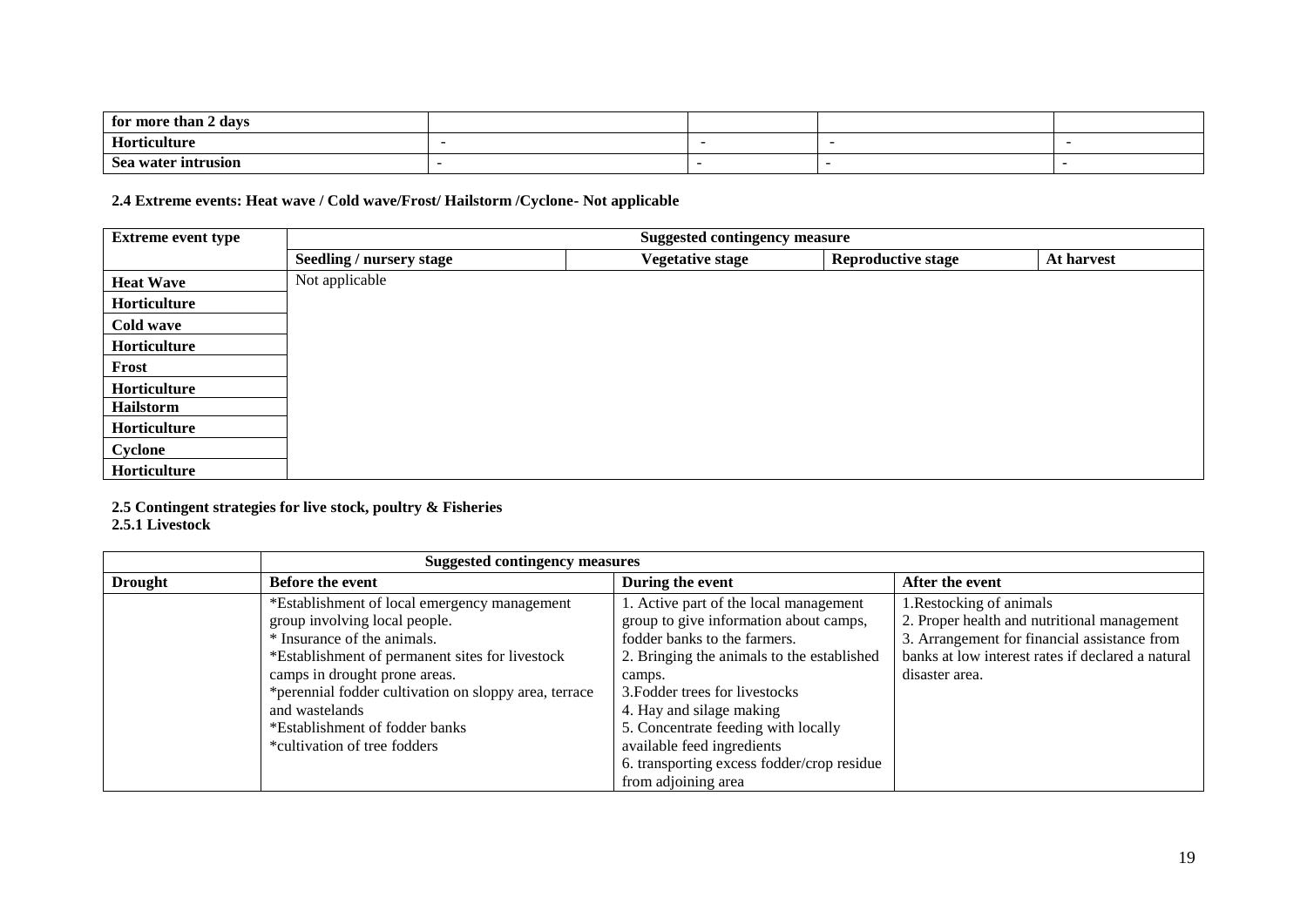| <b>Feed and fodder</b>    | 1. Establishment of feed, fodder and seed bank.       | 1. Utilising feed and fodder from the bank  | 1. Culling of unproductive livestock to    |
|---------------------------|-------------------------------------------------------|---------------------------------------------|--------------------------------------------|
| availability              | 2. Encouraging cultivation of drought tolerant        | reserves.                                   | minimize the feed and fodder requirement.  |
|                           | perennial grasses like Stylosanthes, trees and bushes | 2. Transporting excess fodder, paddy        |                                            |
|                           | on field boundaries, bunds and waste land.            | straw from surplus area.                    |                                            |
|                           | 3. Burning of paddy straw (Common in tribal people)   | 3. Supply of UMMB.                          |                                            |
|                           | should not be allowed. Paddy straw can be fortified   | 4. Vegetable/fruit wastes can be collected  |                                            |
|                           | using urea and molasses and transported to areas of   | from the market yards and factories. After  |                                            |
|                           | fodder scarcity.                                      | Sun-drying these can be transported to      |                                            |
|                           | 4. Efforts should be made to increase the production  | deficit areas. The nutritive value of these |                                            |
|                           | of supplements like UMMB (Urea Molasses Mineral       | by-products is reported quite high. Apart   |                                            |
|                           | Block) lick, which can be easily transported (as      | from providing additional feed resource,    |                                            |
|                           | animal chocolate) to be offered to the animals along  | such type of recycling also helps in        |                                            |
|                           | with crop residues to increase their palatability and | reducing the environmental pollution.       |                                            |
|                           | digestibility.                                        | 5. State Forest Dept. to arrange for the    |                                            |
|                           | 5. Storage of fodder as hay and silage                | cutting and bailing of grasses in forests,  |                                            |
|                           |                                                       | where ever possible.                        |                                            |
|                           |                                                       | 6. Feeding of perennial fodder tree top     |                                            |
|                           |                                                       | feed                                        |                                            |
|                           |                                                       | 7. feeding of hay and silage                |                                            |
| <b>Drinking water</b>     | 1. Preserving water in tank/pond for drinking         | 1. Using preserved water in tank/pond.      |                                            |
|                           | purpose.                                              | 2. Wherever ground water resources are      |                                            |
|                           | 2. Rainwater harvesting provided its quality is       | available.                                  |                                            |
|                           | retained.                                             | 3. Priority for drinking purpose.           |                                            |
|                           | 3. Excavation of bore wells                           |                                             |                                            |
| <b>Health and disease</b> | 1. Veterinary preparedness with medicines and         | 1. Organizing mass animal health camps.     | 1. Culling of sick animals                 |
| management                | vaccines                                              | 2. Vaccination and treatment of the         | 2. Supplementation of minerals mixture and |
|                           | 2. Culling of non-productive animals                  | animals.                                    | vitamins                                   |
|                           |                                                       | 3. Guard against heat stress.               |                                            |
|                           |                                                       | 4. Deworming of the animals will            |                                            |
|                           |                                                       | improve fodder and feed absorption.         |                                            |

|       | Suggested contingency measures                      |                                         |                                                   |
|-------|-----------------------------------------------------|-----------------------------------------|---------------------------------------------------|
| Flood | Before the event                                    | During the event                        | After the event                                   |
|       | 1. Establishment of local emergency management      | 1. Active part of the local management  | 1. Restocking of animals                          |
|       | group involving local people.                       | group to give information about flood   | 2. Arrangement for financial assistance from      |
|       | 2. Insurance of the animals.                        | forecasts, road closures, relief camps, | banks at low interest rates if declared a natural |
|       | 3. Establishment of permanent sites for livestock   | fodder banks to the people.             | disaster area.                                    |
|       | camps in the location of high grounds away from the | 2. Evacuate the animals immediately and |                                                   |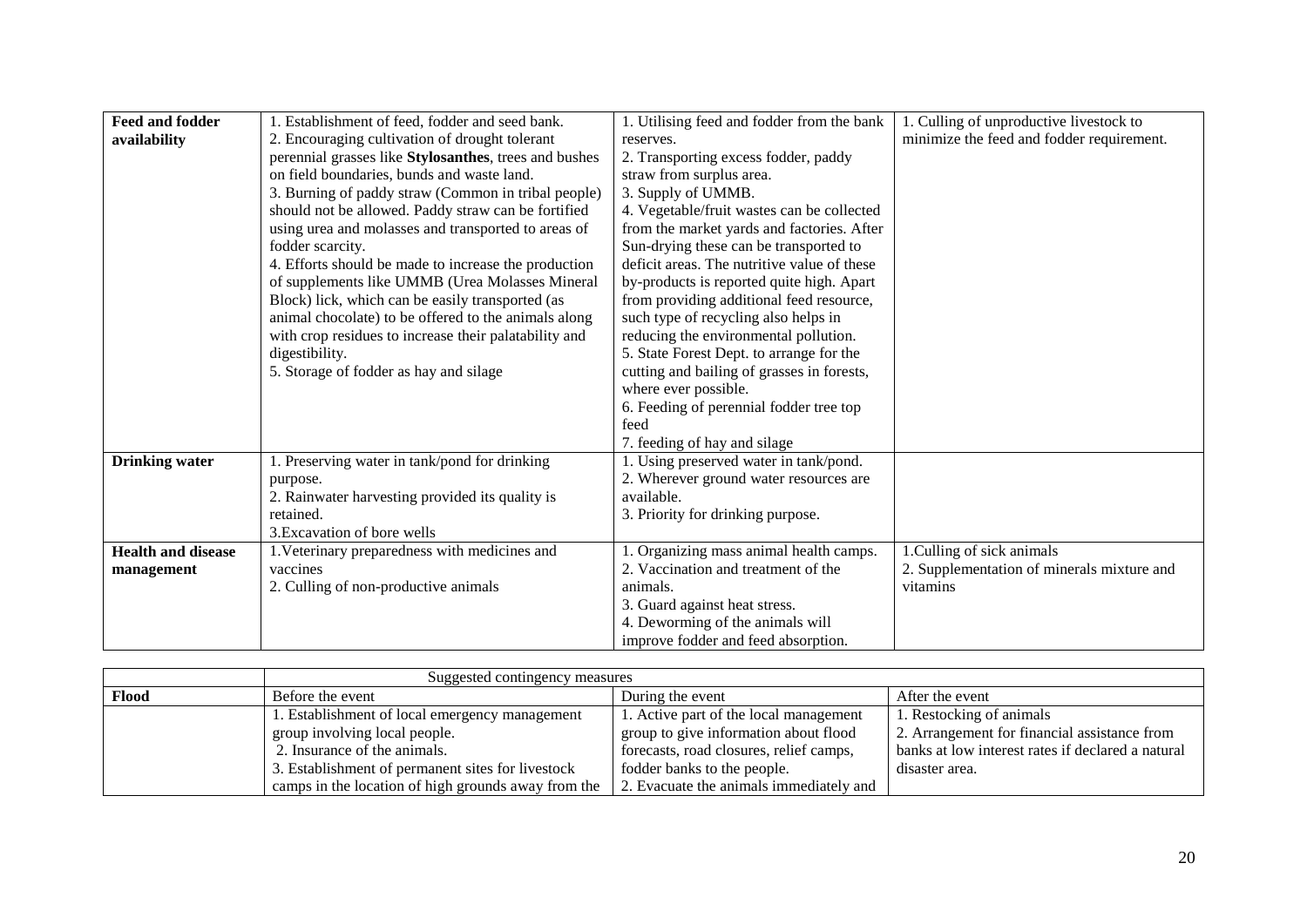|                                         | flood.                                                                       | bringing to the established camps.                                                      |                                                                                                                       |
|-----------------------------------------|------------------------------------------------------------------------------|-----------------------------------------------------------------------------------------|-----------------------------------------------------------------------------------------------------------------------|
| <b>Feed and fodder</b><br>availability  | Establishment of feed, fodder and seed bank in the<br>place away from flood. | 1. Distribution of emergency feed and<br>fodder.<br>2. Supply of UMMB.                  | Culling of unproductive livestock to minimize<br>the feed and fodder requirement.                                     |
| <b>Drinking water</b>                   |                                                                              | Sanitation programme.                                                                   | Measure against the occurrence of water borne<br>diseases.                                                            |
| <b>Health and disease</b><br>management | Veterinary preparedness with medicines and<br>vaccines                       | Veterinary aid to the animals.<br><b>Balance feeding</b><br>Mineral mixture supplements | 1. Organizing mass animal health camps.<br>2. Vaccination and treatment of the animals.<br>3. Culling of sick animals |

#### **Vaccination programme for cattle and buffalo**

| <b>Disease</b>                | Age and season at vaccination     |
|-------------------------------|-----------------------------------|
| Anthrax                       | In endemic areas only, Feb to May |
| Haemorrhagic septicaemia (HS) | May to June                       |
| Black quarter(BO)             | May to June                       |
| Foot and Mouth disease (FMD)  | July/August and November/December |

#### **Vaccination programme for small ruminants (sheep & Goat)**

| <b>Disease</b>                   | Age and season at vaccination |
|----------------------------------|-------------------------------|
| Foot and Mouth disease (FMD)     | Preferably in winter/autumn   |
| Peste des Petits Ruminants (PPR) | Preferably in January         |
| Black quarter(BQ)                | May to June                   |
| Enterotoxaemia(ET)               | May                           |
| Haemorrhagic septicaemia (HS)    | May to June                   |
| Sheep $pox(SP)$                  | November                      |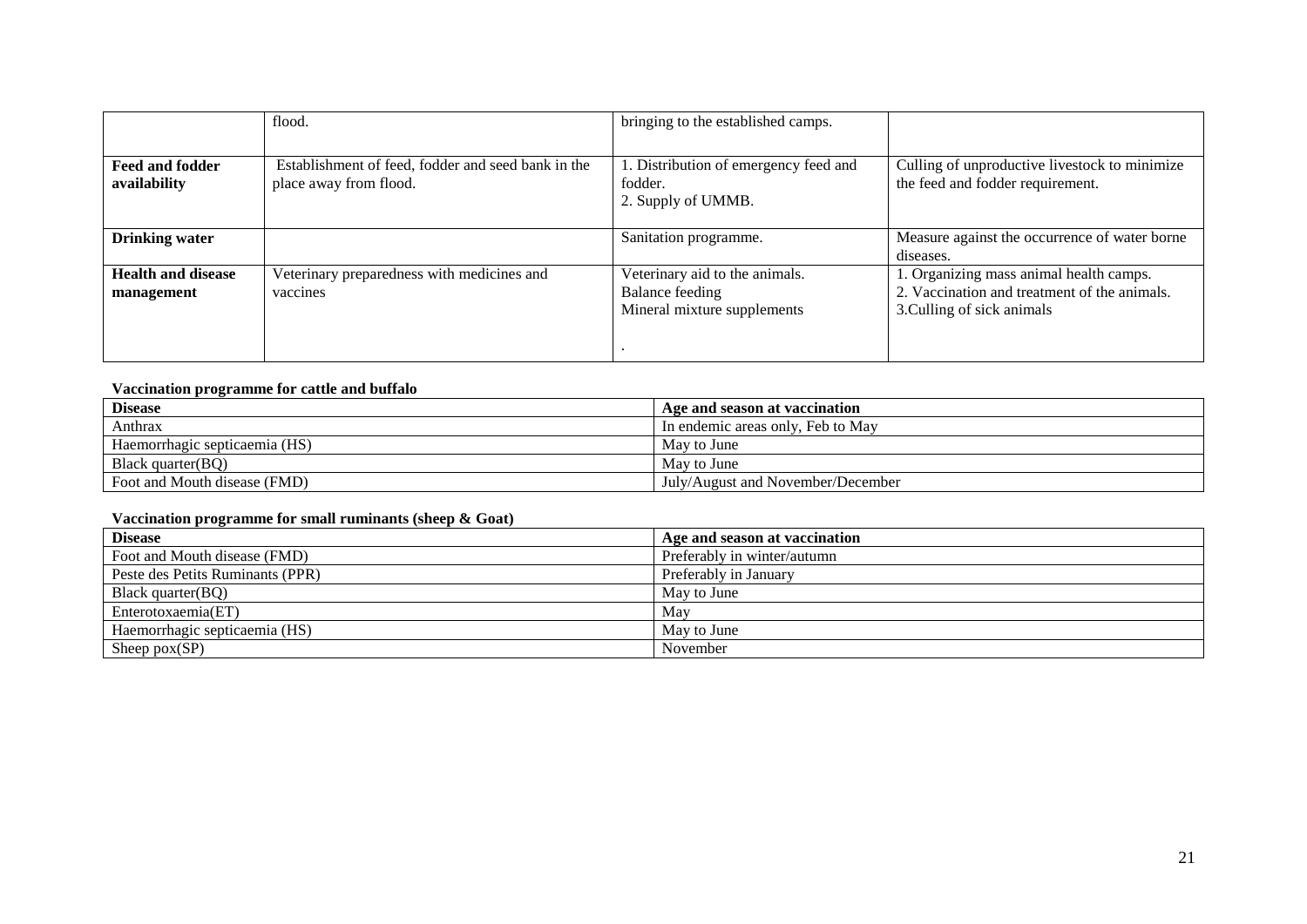## **2.5.2 Poultry**

|                                         | <b>Suggested contingency measures</b>                                                                                                                                                                        |                                                                                                                                                                                                                                         |                                                                                                                                                                                  |  |  |
|-----------------------------------------|--------------------------------------------------------------------------------------------------------------------------------------------------------------------------------------------------------------|-----------------------------------------------------------------------------------------------------------------------------------------------------------------------------------------------------------------------------------------|----------------------------------------------------------------------------------------------------------------------------------------------------------------------------------|--|--|
| <b>Drought</b>                          | <b>Before the event</b>                                                                                                                                                                                      | During the event                                                                                                                                                                                                                        | After the event                                                                                                                                                                  |  |  |
|                                         | 1. Establishment of local emergency management<br>group involving local people.<br>2. Insurance of the birds.<br>3. Establishment of feed bank                                                               | 1. Active part of the local<br>management group to give<br>information about feed and fodder<br>banks to the people.                                                                                                                    | 1.Strengthening feed serve banks<br>2. Availing insurance.<br>3. Arrangement for financial assistance from<br>banks at low interest rates if declared a natural<br>disaster area |  |  |
| <b>Shortage of feed</b><br>ingredients  | 1. Establishment of feed reserve bank on community<br>basis.                                                                                                                                                 | 1. Distribution of emergency feed<br>from the reserves.                                                                                                                                                                                 | 1. Strengthening feed reserve banks.                                                                                                                                             |  |  |
| <b>Drinking water</b>                   | 1. Preserving water in tank/pond for drinking<br>purpose.<br>2. Rainwater harvesting provided its quality is<br>retained.<br>3. Excavation of bore wells                                                     | 1. Birds should be provided sufficient<br>drinking water by using preserved<br>water in tank/pond.<br>2. Wherever ground water resources<br>are available.                                                                              |                                                                                                                                                                                  |  |  |
| <b>Health and disease</b><br>management | Veterinary preparedness with medicines and vaccines                                                                                                                                                          | 1. Veterinary aid to the birds.<br>2. Mass Vaccination.                                                                                                                                                                                 | Culling of sick birds                                                                                                                                                            |  |  |
| Flood                                   |                                                                                                                                                                                                              |                                                                                                                                                                                                                                         |                                                                                                                                                                                  |  |  |
|                                         | 1. Establishment of local emergency management<br>group involving local people.<br>2.<br>Insurance of the birds.<br>3. Establishment of relief camps in the location of<br>high grounds away from the flood. | 1. Active part of the local<br>management group to give<br>information about flood forecasts,<br>road closures, relief camps, advice on<br>evacuation to the people.<br>2. Evacuate the birds immediately<br>and bringing to the camps. | 1. Availing insurance.<br>2. Arrangement for financial assistance from<br>banks at low interest rates if declared a natural<br>disaster area.                                    |  |  |
| <b>Shortage of feed</b><br>ingredients  |                                                                                                                                                                                                              | Distribution of emergency feed                                                                                                                                                                                                          | Culling of unproductive livestock to minimize the<br>feed and fodder requirement.                                                                                                |  |  |
| <b>Drinking water</b>                   |                                                                                                                                                                                                              | Sanitation programme.                                                                                                                                                                                                                   | Measure against the occurrence of water borne<br>diseases.                                                                                                                       |  |  |
| <b>Health and disease</b><br>management | Veterinary preparedness with medicines and vaccines                                                                                                                                                          | Veterinary aid to the birds.                                                                                                                                                                                                            | 1. Organizing mass vaccination camps.<br>2. Culling of sick animals                                                                                                              |  |  |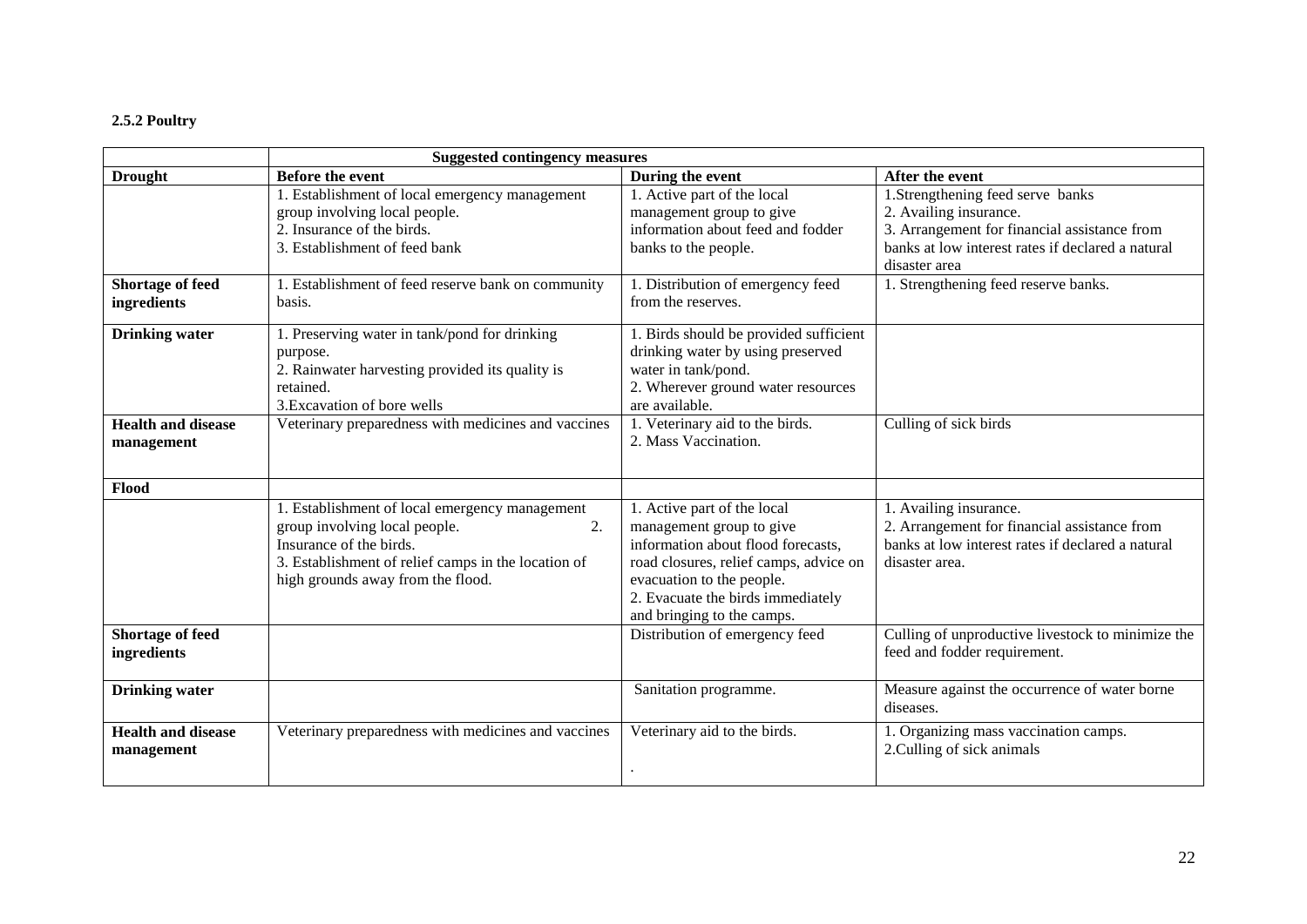# **2.5.3 Fisheries/ Aquaculture**

|                                                     | <b>Suggested contingency measures</b>   |                                            |                              |  |
|-----------------------------------------------------|-----------------------------------------|--------------------------------------------|------------------------------|--|
|                                                     | <b>Before the event</b>                 | During the event                           | After the event              |  |
| 1) Drought                                          | $\blacksquare$                          |                                            |                              |  |
| A. Capture                                          |                                         |                                            |                              |  |
| Marine                                              | $\omega$                                |                                            |                              |  |
| Inland                                              |                                         |                                            |                              |  |
| (i) Shallow water depth due to insufficient         |                                         |                                            |                              |  |
| rains/inflow                                        |                                         |                                            |                              |  |
| (ii) Changes in water quality                       | $\blacksquare$                          |                                            |                              |  |
| (iii) Any other                                     | $\omega$                                |                                            |                              |  |
| <b>B.</b> Aquaculture                               |                                         |                                            |                              |  |
| (i) Shallow water in ponds due to insufficient      | Desilting or deepening of pond so that  | Provision of additional bore well in plain | Manitaining pond water level |  |
| rains/inflow                                        | more water can be stored                | area and use Euryhaline specie             | at least one metre depth     |  |
| (ii) Impact of salt load build up in ponds / change | Replacement of water in pond with fresh | 30 % exchange of water                     | 10% exchange of water        |  |
| in water quality                                    | water                                   |                                            |                              |  |
| (iii) Any other                                     |                                         |                                            |                              |  |
| 2) Floods                                           | $\sim$                                  |                                            |                              |  |
| A. Capture                                          | $\blacksquare$                          | $\blacksquare$                             |                              |  |
| Marine                                              | $\blacksquare$                          |                                            |                              |  |
| Inland                                              | $\sim$                                  |                                            |                              |  |
| (i) No. of boats / nets/damaged                     | $\blacksquare$                          |                                            |                              |  |
| (ii) No.of houses damaged                           |                                         |                                            |                              |  |
| (iii) Loss of stock                                 | $\blacksquare$                          |                                            |                              |  |
| (iv) Changes in water quality                       | $\sim$                                  | $\blacksquare$                             |                              |  |
| (v) Health and diseases                             |                                         |                                            |                              |  |
| <b>B.</b> Aquaculture                               | ÷.                                      |                                            |                              |  |
|                                                     |                                         | Enhancement of dykes height by sand        |                              |  |
| (i) Inundation with flood water                     | Repair, strengthening of dykes          | bags, catch the fish and keep in nets      |                              |  |
| (ii) Water contamination and changes in water       |                                         | Infected fishes to be treated with KMNo4   |                              |  |
| quality                                             | Use of calcium hydroxide@ 150 kg/ha     | 1% as prophylactics                        | Lime treatment for oxidation |  |
|                                                     | Antibiotics fortified feeding as        | Disinfectant formalin treatments as        |                              |  |
| (iii) Health and diseases                           | prophylactics                           | prophylactics                              | $-do-$                       |  |
| (iv) Loss of stock and inputs (feed, chemicals etc) | Stock cover under insurance             |                                            |                              |  |